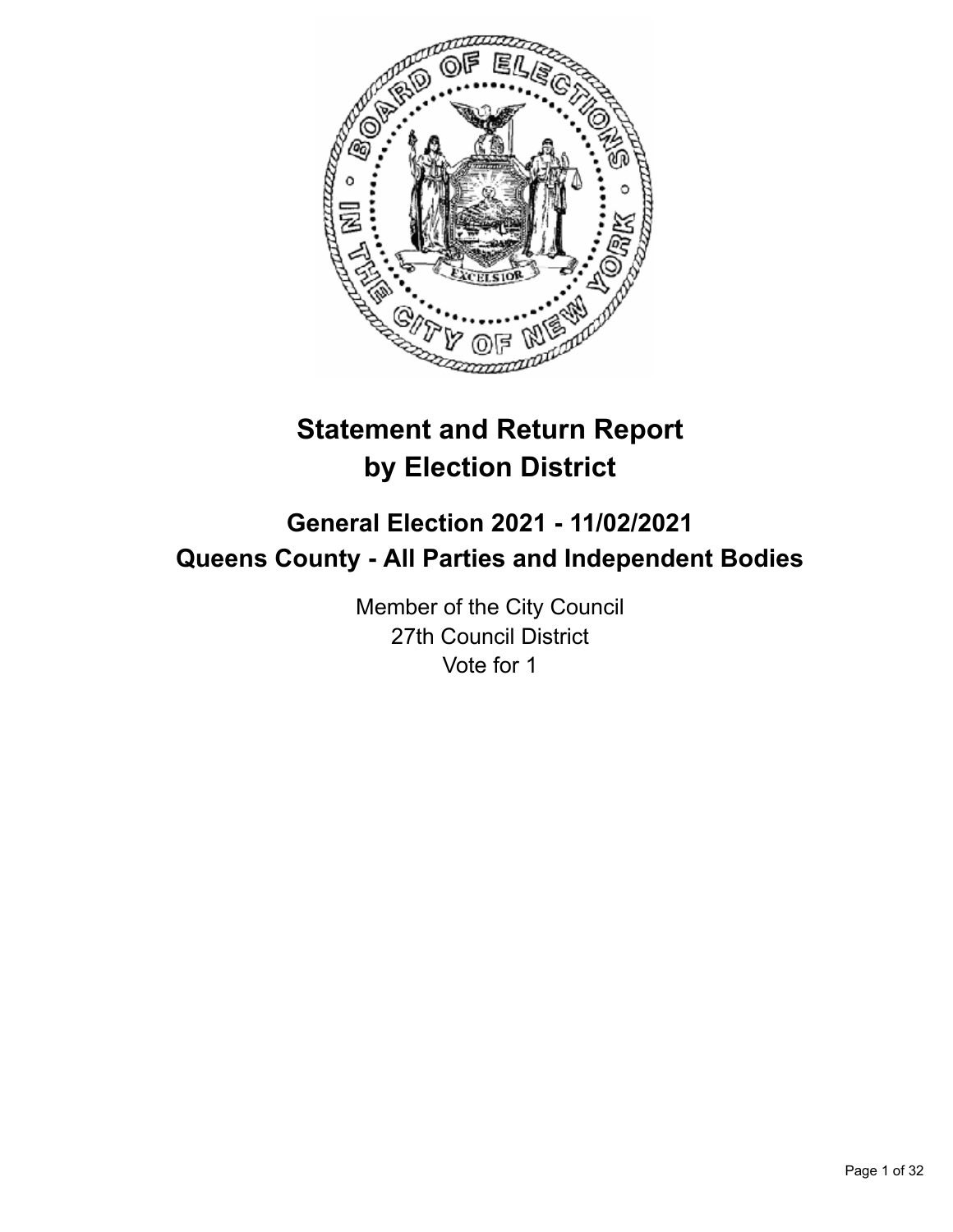

| PUBLIC COUNTER                                           | 81           |
|----------------------------------------------------------|--------------|
| MANUALLY COUNTED EMERGENCY                               | $\mathbf{0}$ |
| ABSENTEE / MILITARY                                      | 2            |
| AFFIDAVIT                                                | $\mathbf{0}$ |
| <b>Total Ballots</b>                                     | 83           |
| Less - Inapplicable Federal/Special Presidential Ballots | 0            |
| <b>Total Applicable Ballots</b>                          | 83           |
| NANTASHA M. WILLIAMS (DEMOCRATIC)                        | 63           |
| UNATTRIBUTABLE WRITE-IN (WRITE-IN)                       |              |
| <b>Total Votes</b>                                       | 64           |
| Unrecorded                                               | 19           |

## **058/24**

| <b>PUBLIC COUNTER</b>                                    | 47       |
|----------------------------------------------------------|----------|
| MANUALLY COUNTED EMERGENCY                               | 0        |
| ABSENTEE / MILITARY                                      | $\Omega$ |
| AFFIDAVIT                                                |          |
| <b>Total Ballots</b>                                     | 48       |
| Less - Inapplicable Federal/Special Presidential Ballots | 0        |
| <b>Total Applicable Ballots</b>                          | 48       |
| NANTASHA M. WILLIAMS (DEMOCRATIC)                        | 39       |
| <b>Total Votes</b>                                       | 39       |
| Unrecorded                                               | 9        |

| <b>PUBLIC COUNTER</b>                                    | 0 |
|----------------------------------------------------------|---|
| MANUALLY COUNTED EMERGENCY                               | 0 |
| ABSENTEE / MILITARY                                      | 0 |
| AFFIDAVIT                                                | 0 |
| <b>Total Ballots</b>                                     | O |
| Less - Inapplicable Federal/Special Presidential Ballots | 0 |
| <b>Total Applicable Ballots</b>                          |   |
| NANTASHA M. WILLIAMS (DEMOCRATIC)                        | 0 |
| <b>Total Votes</b>                                       |   |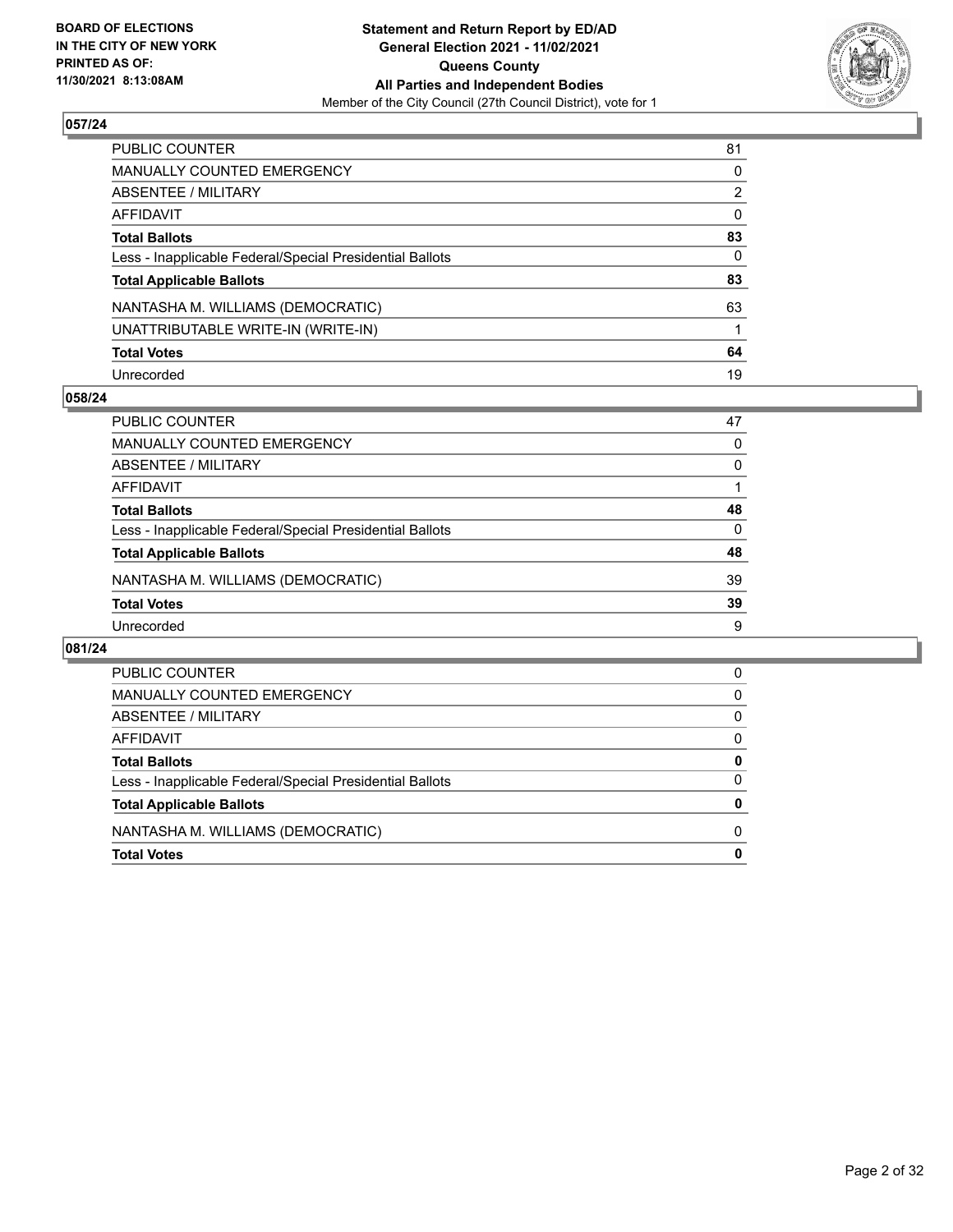

| PUBLIC COUNTER                                           | 172      |
|----------------------------------------------------------|----------|
| MANUALLY COUNTED EMERGENCY                               | $\Omega$ |
| <b>ABSENTEE / MILITARY</b>                               | 9        |
| AFFIDAVIT                                                |          |
| <b>Total Ballots</b>                                     | 182      |
| Less - Inapplicable Federal/Special Presidential Ballots | 0        |
| <b>Total Applicable Ballots</b>                          | 182      |
| NANTASHA M. WILLIAMS (DEMOCRATIC)                        | 155      |
| <b>Total Votes</b>                                       | 155      |
| Unrecorded                                               | 27       |

## **004/29**

| PUBLIC COUNTER                                           | 80       |
|----------------------------------------------------------|----------|
| <b>MANUALLY COUNTED EMERGENCY</b>                        | $\Omega$ |
| <b>ABSENTEE / MILITARY</b>                               |          |
| <b>AFFIDAVIT</b>                                         |          |
| <b>Total Ballots</b>                                     | 88       |
| Less - Inapplicable Federal/Special Presidential Ballots | 0        |
| <b>Total Applicable Ballots</b>                          | 88       |
| NANTASHA M. WILLIAMS (DEMOCRATIC)                        | 78       |
| UNATTRIBUTABLE WRITE-IN (WRITE-IN)                       |          |
| <b>Total Votes</b>                                       | 79       |
| Unrecorded                                               | 9        |
|                                                          |          |

| <b>PUBLIC COUNTER</b>                                    | 55       |
|----------------------------------------------------------|----------|
| <b>MANUALLY COUNTED EMERGENCY</b>                        | $\Omega$ |
| ABSENTEE / MILITARY                                      |          |
| AFFIDAVIT                                                | $\Omega$ |
| <b>Total Ballots</b>                                     | 56       |
| Less - Inapplicable Federal/Special Presidential Ballots | 0        |
| <b>Total Applicable Ballots</b>                          | 56       |
| NANTASHA M. WILLIAMS (DEMOCRATIC)                        | 49       |
| ROBERT F. HOLDEN (WRITE-IN)                              |          |
| <b>Total Votes</b>                                       | 50       |
| Unrecorded                                               | 6        |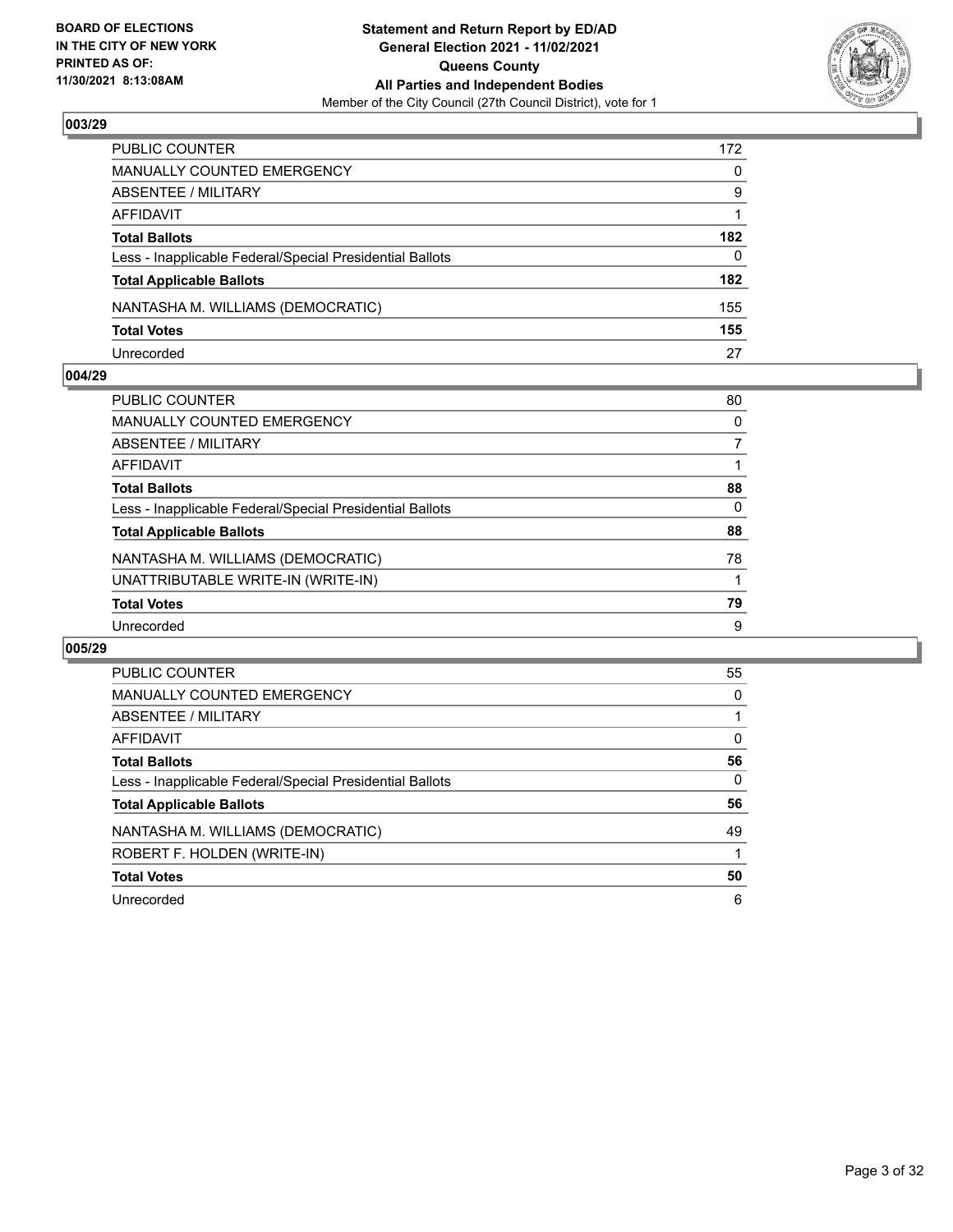

| <b>PUBLIC COUNTER</b>                                    | 137      |
|----------------------------------------------------------|----------|
| <b>MANUALLY COUNTED EMERGENCY</b>                        | 0        |
| <b>ABSENTEE / MILITARY</b>                               | 9        |
| <b>AFFIDAVIT</b>                                         | $\Omega$ |
| <b>Total Ballots</b>                                     | 146      |
| Less - Inapplicable Federal/Special Presidential Ballots | 0        |
| <b>Total Applicable Ballots</b>                          | 146      |
| NANTASHA M. WILLIAMS (DEMOCRATIC)                        | 113      |
| CAROLE KOPMAN (WRITE-IN)                                 |          |
| <b>Total Votes</b>                                       | 114      |
| Unrecorded                                               | 32       |

## **010/29**

| <b>PUBLIC COUNTER</b>                                    | 164 |
|----------------------------------------------------------|-----|
| <b>MANUALLY COUNTED EMERGENCY</b>                        | 0   |
| ABSENTEE / MILITARY                                      | 14  |
| AFFIDAVIT                                                |     |
| <b>Total Ballots</b>                                     | 179 |
| Less - Inapplicable Federal/Special Presidential Ballots | 0   |
| <b>Total Applicable Ballots</b>                          | 179 |
| NANTASHA M. WILLIAMS (DEMOCRATIC)                        | 150 |
| AL HASSAN (WRITE-IN)                                     |     |
| AL-HASSAN KANU (WRITE-IN)                                |     |
| HAROLD MILLER (WRITE-IN)                                 |     |
| UNATTRIBUTABLE WRITE-IN (WRITE-IN)                       |     |
| <b>Total Votes</b>                                       | 154 |
| Unrecorded                                               | 25  |

| <b>PUBLIC COUNTER</b>                                    | 96       |
|----------------------------------------------------------|----------|
| MANUALLY COUNTED EMERGENCY                               | $\Omega$ |
| ABSENTEE / MILITARY                                      | 11       |
| AFFIDAVIT                                                |          |
| <b>Total Ballots</b>                                     | 108      |
| Less - Inapplicable Federal/Special Presidential Ballots | 0        |
| <b>Total Applicable Ballots</b>                          | 108      |
| NANTASHA M. WILLIAMS (DEMOCRATIC)                        | 76       |
| <b>Total Votes</b>                                       | 76       |
| Unrecorded                                               | 32       |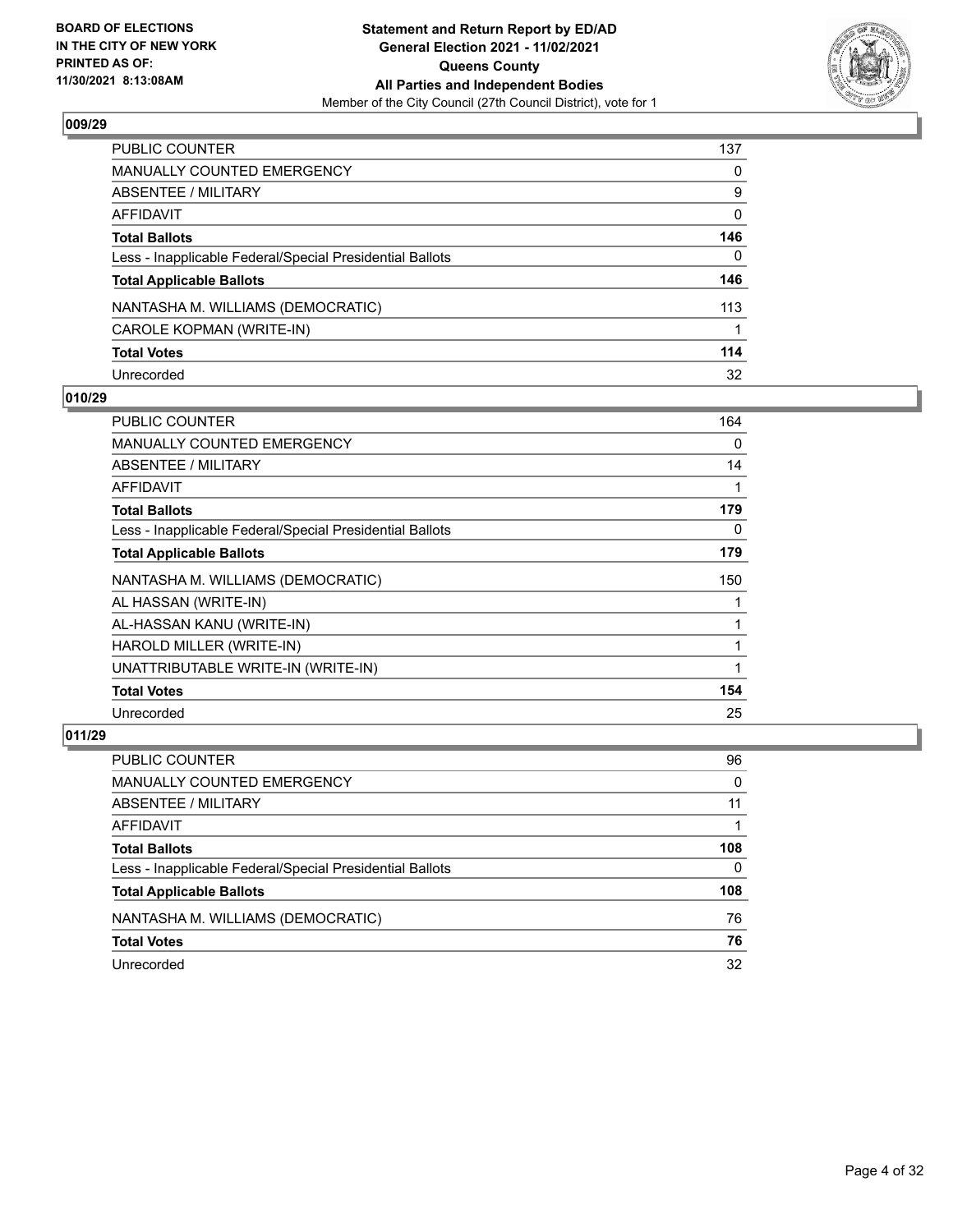

| PUBLIC COUNTER                                           | 192          |
|----------------------------------------------------------|--------------|
| <b>MANUALLY COUNTED EMERGENCY</b>                        | $\Omega$     |
| ABSENTEE / MILITARY                                      | 10           |
| AFFIDAVIT                                                | $\mathbf{0}$ |
| <b>Total Ballots</b>                                     | 202          |
| Less - Inapplicable Federal/Special Presidential Ballots | $\Omega$     |
| <b>Total Applicable Ballots</b>                          | 202          |
| NANTASHA M. WILLIAMS (DEMOCRATIC)                        | 180          |
| <b>Total Votes</b>                                       | 180          |
| Unrecorded                                               | 22           |

## **013/29**

| PUBLIC COUNTER                                           | 119 |
|----------------------------------------------------------|-----|
| <b>MANUALLY COUNTED EMERGENCY</b>                        | 0   |
| ABSENTEE / MILITARY                                      | 5   |
| AFFIDAVIT                                                |     |
| <b>Total Ballots</b>                                     | 125 |
| Less - Inapplicable Federal/Special Presidential Ballots | 0   |
| <b>Total Applicable Ballots</b>                          | 125 |
| NANTASHA M. WILLIAMS (DEMOCRATIC)                        | 101 |
| <b>Total Votes</b>                                       | 101 |
| Unrecorded                                               | 24  |
|                                                          |     |

# **014/29**

| <b>PUBLIC COUNTER</b>                                    | 163      |
|----------------------------------------------------------|----------|
| <b>MANUALLY COUNTED EMERGENCY</b>                        | $\Omega$ |
| ABSENTEE / MILITARY                                      | 12       |
| AFFIDAVIT                                                | $\Omega$ |
| <b>Total Ballots</b>                                     | 175      |
| Less - Inapplicable Federal/Special Presidential Ballots | $\Omega$ |
| <b>Total Applicable Ballots</b>                          | 175      |
| NANTASHA M. WILLIAMS (DEMOCRATIC)                        | 159      |
| <b>Total Votes</b>                                       | 159      |
| Unrecorded                                               | 16       |

| PUBLIC COUNTER                                           | 164 |
|----------------------------------------------------------|-----|
| <b>MANUALLY COUNTED EMERGENCY</b>                        | 0   |
| ABSENTEE / MILITARY                                      | 8   |
| AFFIDAVIT                                                | 0   |
| <b>Total Ballots</b>                                     | 172 |
| Less - Inapplicable Federal/Special Presidential Ballots | 0   |
| <b>Total Applicable Ballots</b>                          | 172 |
| NANTASHA M. WILLIAMS (DEMOCRATIC)                        | 139 |
| AKTHER RAHMAN (WRITE-IN)                                 |     |
| TAHTIANA ANKORFY (WRITE-IN)                              |     |
| <b>Total Votes</b>                                       | 141 |
| Unrecorded                                               | 31  |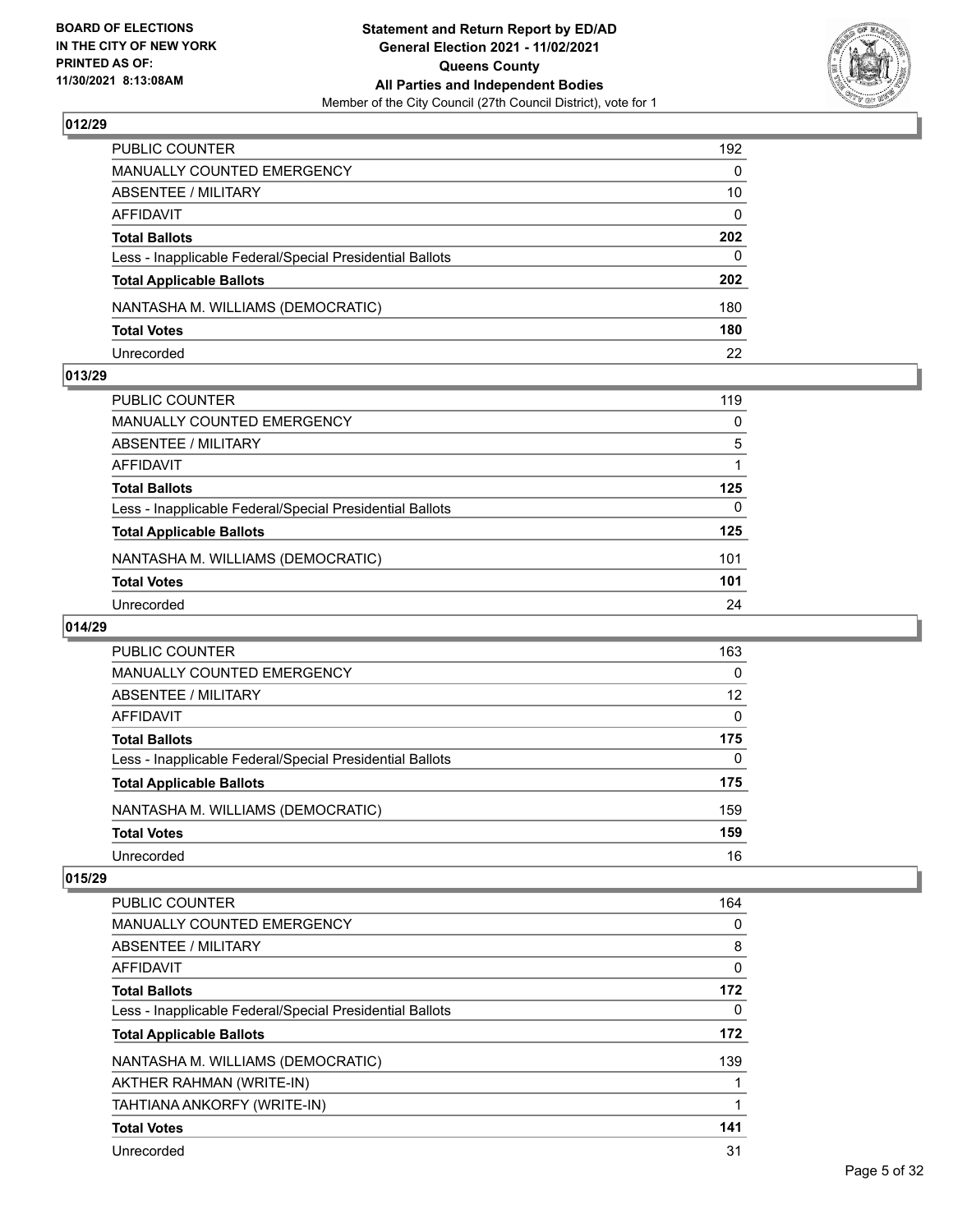

| PUBLIC COUNTER                                           | 124          |
|----------------------------------------------------------|--------------|
| <b>MANUALLY COUNTED EMERGENCY</b>                        | $\Omega$     |
| ABSENTEE / MILITARY                                      | 11           |
| AFFIDAVIT                                                | $\mathbf{0}$ |
| <b>Total Ballots</b>                                     | 135          |
| Less - Inapplicable Federal/Special Presidential Ballots | $\Omega$     |
| <b>Total Applicable Ballots</b>                          | 135          |
| NANTASHA M. WILLIAMS (DEMOCRATIC)                        | 99           |
| <b>Total Votes</b>                                       | 99           |
| Unrecorded                                               | 36           |

## **017/29**

| <b>PUBLIC COUNTER</b>                                    | 207 |
|----------------------------------------------------------|-----|
| <b>MANUALLY COUNTED EMERGENCY</b>                        | 0   |
| <b>ABSENTEE / MILITARY</b>                               | 11  |
| AFFIDAVIT                                                |     |
| <b>Total Ballots</b>                                     | 219 |
| Less - Inapplicable Federal/Special Presidential Ballots | 0   |
| <b>Total Applicable Ballots</b>                          | 219 |
| NANTASHA M. WILLIAMS (DEMOCRATIC)                        | 189 |
| EDWARD DUZANT JR. (WRITE-IN)                             |     |
| <b>Total Votes</b>                                       | 190 |
| Unrecorded                                               | 29  |
|                                                          |     |

## **018/29**

| <b>PUBLIC COUNTER</b>                                    | 135      |
|----------------------------------------------------------|----------|
| <b>MANUALLY COUNTED EMERGENCY</b>                        | $\Omega$ |
| ABSENTEE / MILITARY                                      | 6        |
| AFFIDAVIT                                                | $\Omega$ |
| <b>Total Ballots</b>                                     | 141      |
| Less - Inapplicable Federal/Special Presidential Ballots | 0        |
| <b>Total Applicable Ballots</b>                          | 141      |
| NANTASHA M. WILLIAMS (DEMOCRATIC)                        | 129      |
| <b>Total Votes</b>                                       | 129      |
| Unrecorded                                               | 12       |

| <b>PUBLIC COUNTER</b>                                    | 124      |
|----------------------------------------------------------|----------|
| <b>MANUALLY COUNTED EMERGENCY</b>                        | 0        |
| ABSENTEE / MILITARY                                      | 9        |
| AFFIDAVIT                                                |          |
| <b>Total Ballots</b>                                     | 134      |
| Less - Inapplicable Federal/Special Presidential Ballots | $\Omega$ |
| <b>Total Applicable Ballots</b>                          | 134      |
| NANTASHA M. WILLIAMS (DEMOCRATIC)                        | 125      |
| <b>Total Votes</b>                                       | 125      |
| Unrecorded                                               | 9        |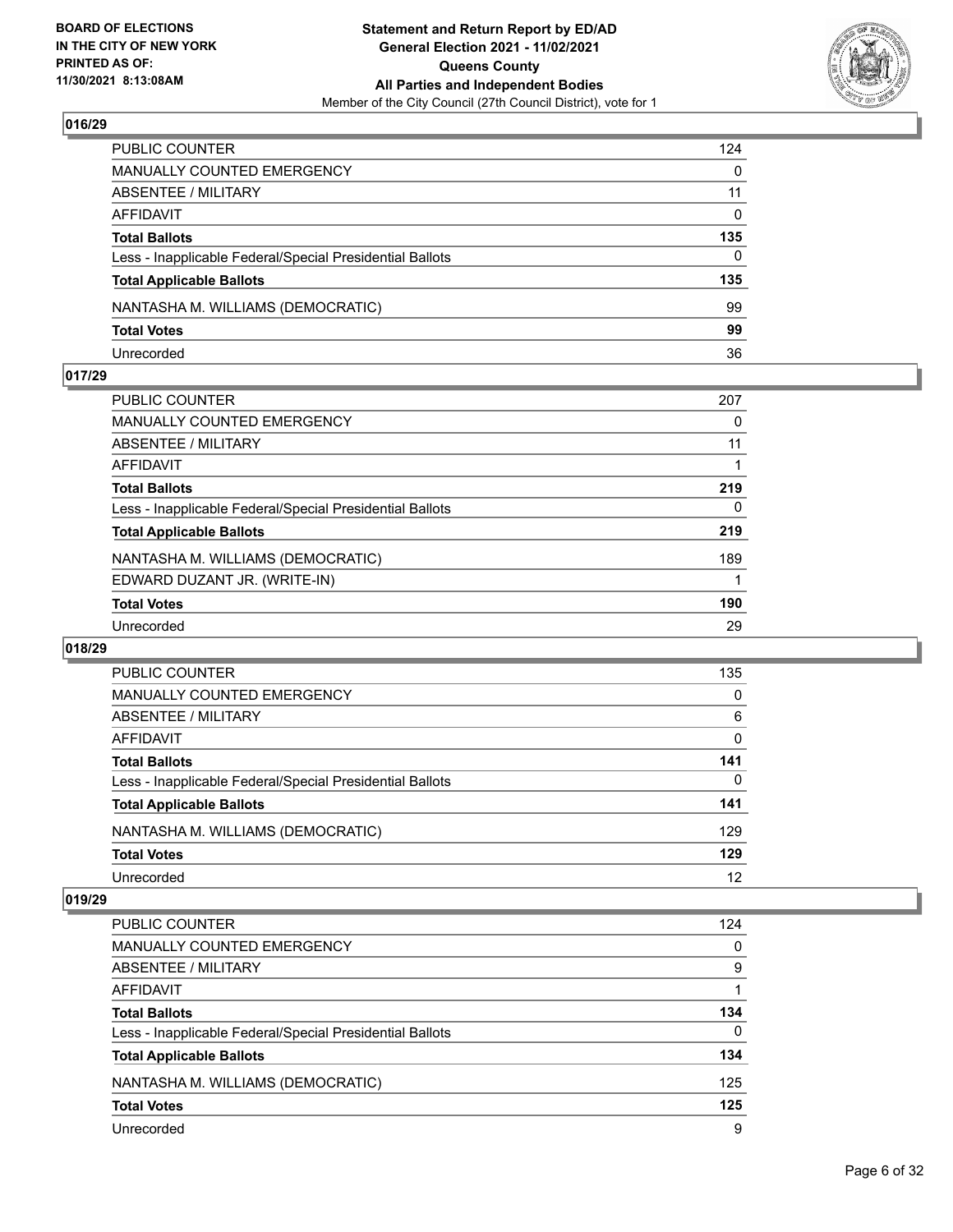

| PUBLIC COUNTER                                           | 156      |
|----------------------------------------------------------|----------|
| <b>MANUALLY COUNTED EMERGENCY</b>                        | 0        |
| <b>ABSENTEE / MILITARY</b>                               | 13       |
| AFFIDAVIT                                                | $\Omega$ |
| <b>Total Ballots</b>                                     | 169      |
| Less - Inapplicable Federal/Special Presidential Ballots | 0        |
| <b>Total Applicable Ballots</b>                          | 169      |
| NANTASHA M. WILLIAMS (DEMOCRATIC)                        | 156      |
| UNATTRIBUTABLE WRITE-IN (WRITE-IN)                       | 3        |
| <b>Total Votes</b>                                       | 159      |
| Unrecorded                                               | 10       |

## **021/29**

| <b>PUBLIC COUNTER</b>                                    | 177      |
|----------------------------------------------------------|----------|
| <b>MANUALLY COUNTED EMERGENCY</b>                        | 0        |
| ABSENTEE / MILITARY                                      | 16       |
| AFFIDAVIT                                                | $\Omega$ |
| <b>Total Ballots</b>                                     | 193      |
| Less - Inapplicable Federal/Special Presidential Ballots | $\Omega$ |
| <b>Total Applicable Ballots</b>                          | 193      |
| NANTASHA M. WILLIAMS (DEMOCRATIC)                        | 176      |
| <b>Total Votes</b>                                       | 176      |
| Unrecorded                                               | 17       |

## **022/29**

| <b>PUBLIC COUNTER</b>                                    | 210      |
|----------------------------------------------------------|----------|
| <b>MANUALLY COUNTED EMERGENCY</b>                        | $\Omega$ |
| ABSENTEE / MILITARY                                      | 19       |
| AFFIDAVIT                                                | $\Omega$ |
| <b>Total Ballots</b>                                     | 229      |
| Less - Inapplicable Federal/Special Presidential Ballots | $\Omega$ |
| <b>Total Applicable Ballots</b>                          | 229      |
| NANTASHA M. WILLIAMS (DEMOCRATIC)                        | 215      |
| <b>Total Votes</b>                                       | 215      |
| Unrecorded                                               | 14       |

| <b>PUBLIC COUNTER</b>                                    | 270 |
|----------------------------------------------------------|-----|
| MANUALLY COUNTED EMERGENCY                               | 0   |
| ABSENTEE / MILITARY                                      | 18  |
| AFFIDAVIT                                                | 0   |
| <b>Total Ballots</b>                                     | 288 |
| Less - Inapplicable Federal/Special Presidential Ballots | 0   |
| <b>Total Applicable Ballots</b>                          | 288 |
| NANTASHA M. WILLIAMS (DEMOCRATIC)                        | 260 |
| <b>Total Votes</b>                                       | 260 |
| Unrecorded                                               | 28  |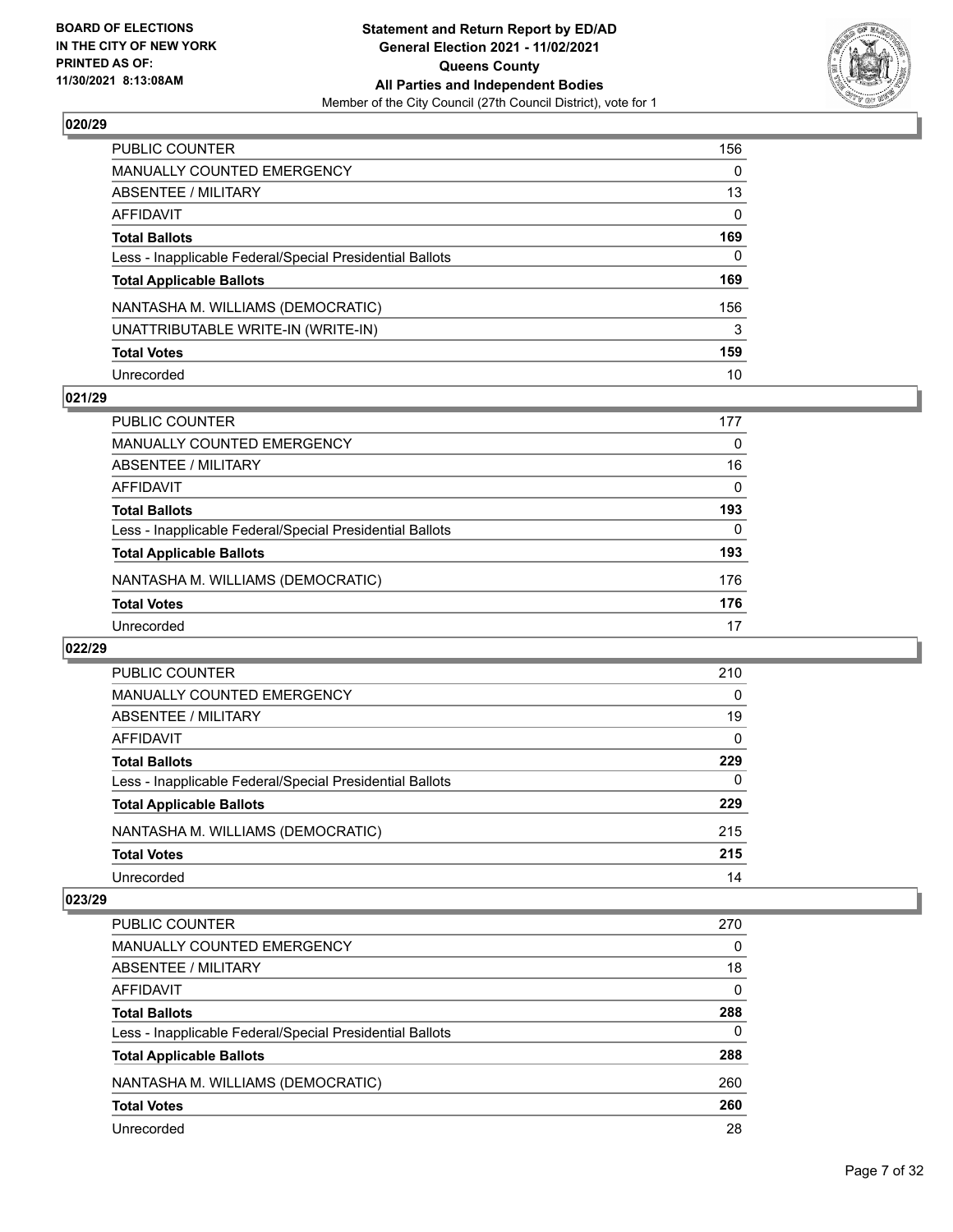

| <b>PUBLIC COUNTER</b>                                    | 358 |
|----------------------------------------------------------|-----|
| <b>MANUALLY COUNTED EMERGENCY</b>                        | 0   |
| ABSENTEE / MILITARY                                      | 22  |
| <b>AFFIDAVIT</b>                                         | 0   |
| <b>Total Ballots</b>                                     | 380 |
| Less - Inapplicable Federal/Special Presidential Ballots | 0   |
| <b>Total Applicable Ballots</b>                          | 380 |
| NANTASHA M. WILLIAMS (DEMOCRATIC)                        | 348 |
| JASON M. CLARK (WRITE-IN)                                | 3   |
| RENE HILL (WRITE-IN)                                     | 4   |
| UNATTRIBUTABLE WRITE-IN (WRITE-IN)                       |     |
| <b>Total Votes</b>                                       | 356 |
| Unrecorded                                               | 24  |

## **025/29**

| PUBLIC COUNTER                                           | 282 |
|----------------------------------------------------------|-----|
| <b>MANUALLY COUNTED EMERGENCY</b>                        | 0   |
| ABSENTEE / MILITARY                                      | 21  |
| AFFIDAVIT                                                |     |
| <b>Total Ballots</b>                                     | 304 |
| Less - Inapplicable Federal/Special Presidential Ballots | 0   |
| <b>Total Applicable Ballots</b>                          | 304 |
| NANTASHA M. WILLIAMS (DEMOCRATIC)                        | 279 |
| AARON JOHNSON (WRITE-IN)                                 | 2   |
| KAREN ROSE SCUTT (WRITE-IN)                              | 1   |
| RENE HILL (WRITE-IN)                                     | 1   |
| RENEE HILL (WRITE-IN)                                    | 1   |
| <b>Total Votes</b>                                       | 284 |
| Unrecorded                                               | 20  |

| <b>PUBLIC COUNTER</b>                                    | 303      |
|----------------------------------------------------------|----------|
| MANUALLY COUNTED EMERGENCY                               | $\Omega$ |
| ABSENTEE / MILITARY                                      | 81       |
| AFFIDAVIT                                                |          |
| <b>Total Ballots</b>                                     | 385      |
| Less - Inapplicable Federal/Special Presidential Ballots | 0        |
| <b>Total Applicable Ballots</b>                          | 385      |
| NANTASHA M. WILLIAMS (DEMOCRATIC)                        | 358      |
| HAROLD MILLER (WRITE-IN)                                 | 3        |
| <b>Total Votes</b>                                       | 361      |
| Unrecorded                                               | 24       |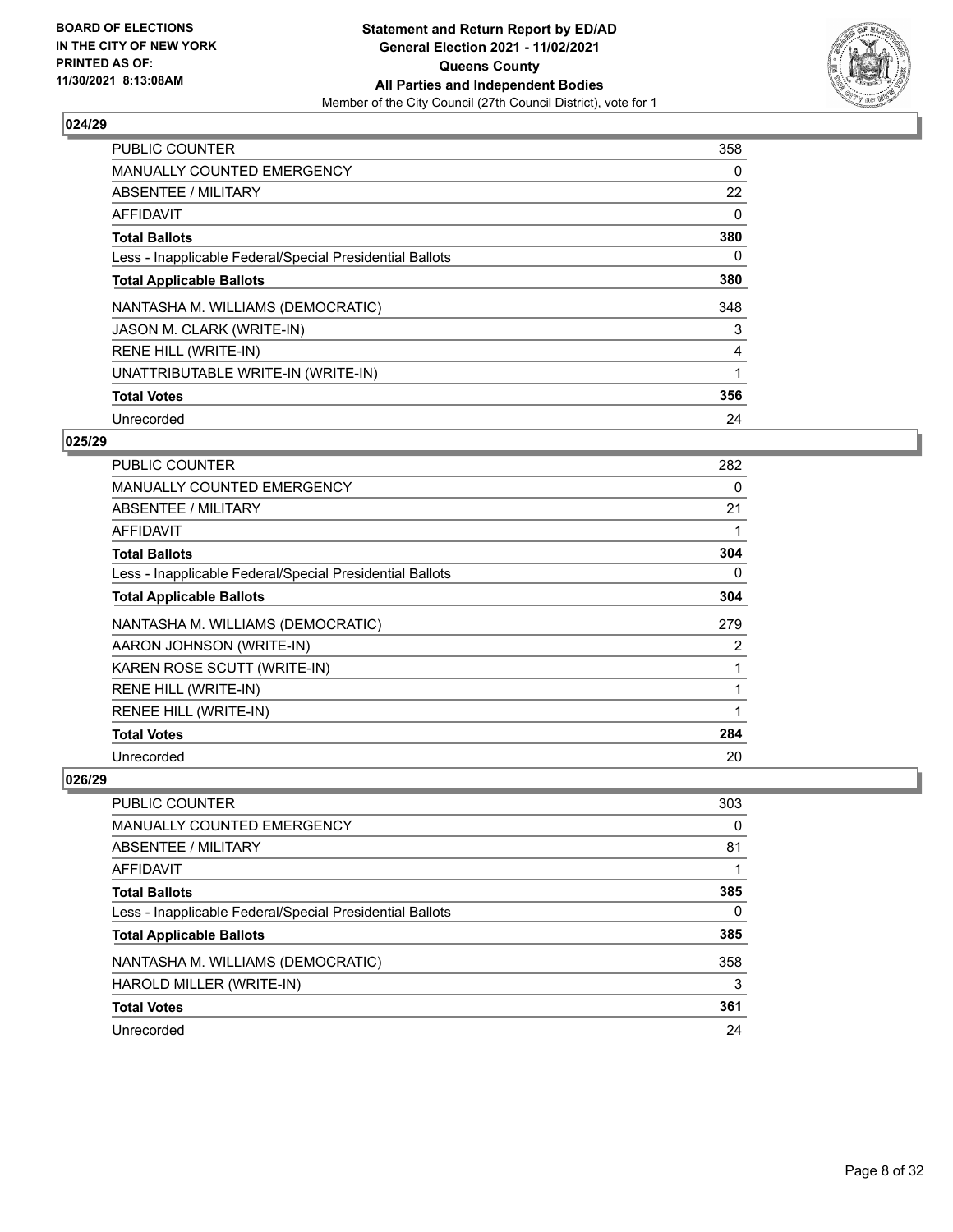

| PUBLIC COUNTER                                           | 227          |
|----------------------------------------------------------|--------------|
| MANUALLY COUNTED EMERGENCY                               | $\mathbf{0}$ |
| ABSENTEE / MILITARY                                      | 19           |
| AFFIDAVIT                                                | $\Omega$     |
| <b>Total Ballots</b>                                     | 246          |
| Less - Inapplicable Federal/Special Presidential Ballots | $\mathbf{0}$ |
| <b>Total Applicable Ballots</b>                          | 246          |
| NANTASHA M. WILLIAMS (DEMOCRATIC)                        | 229          |
| <b>Total Votes</b>                                       | 229          |
| Unrecorded                                               | 17           |

## **028/29**

| <b>PUBLIC COUNTER</b>                                    | 240 |
|----------------------------------------------------------|-----|
| MANUALLY COUNTED EMERGENCY                               | 0   |
| ABSENTEE / MILITARY                                      | 20  |
| AFFIDAVIT                                                |     |
| <b>Total Ballots</b>                                     | 261 |
| Less - Inapplicable Federal/Special Presidential Ballots | 0   |
| <b>Total Applicable Ballots</b>                          | 261 |
| NANTASHA M. WILLIAMS (DEMOCRATIC)                        | 246 |
| USSRETA SHAKUR (WRITE-IN)                                |     |
| <b>Total Votes</b>                                       | 247 |
| Unrecorded                                               | 14  |
|                                                          |     |

## **029/29**

| <b>PUBLIC COUNTER</b>                                    | 258      |
|----------------------------------------------------------|----------|
| <b>MANUALLY COUNTED EMERGENCY</b>                        | $\Omega$ |
| ABSENTEE / MILITARY                                      | 29       |
| AFFIDAVIT                                                |          |
| <b>Total Ballots</b>                                     | 288      |
| Less - Inapplicable Federal/Special Presidential Ballots | $\Omega$ |
| <b>Total Applicable Ballots</b>                          | 288      |
| NANTASHA M. WILLIAMS (DEMOCRATIC)                        | 274      |
| <b>Total Votes</b>                                       | 274      |
| Unrecorded                                               | 14       |

| <b>PUBLIC COUNTER</b>                                    | 267      |
|----------------------------------------------------------|----------|
| MANUALLY COUNTED EMERGENCY                               | 0        |
| ABSENTEE / MILITARY                                      | 23       |
| AFFIDAVIT                                                | $\Omega$ |
| <b>Total Ballots</b>                                     | 290      |
| Less - Inapplicable Federal/Special Presidential Ballots | 0        |
| <b>Total Applicable Ballots</b>                          | 290      |
| NANTASHA M. WILLIAMS (DEMOCRATIC)                        | 273      |
| <b>Total Votes</b>                                       | 273      |
| Unrecorded                                               | 17       |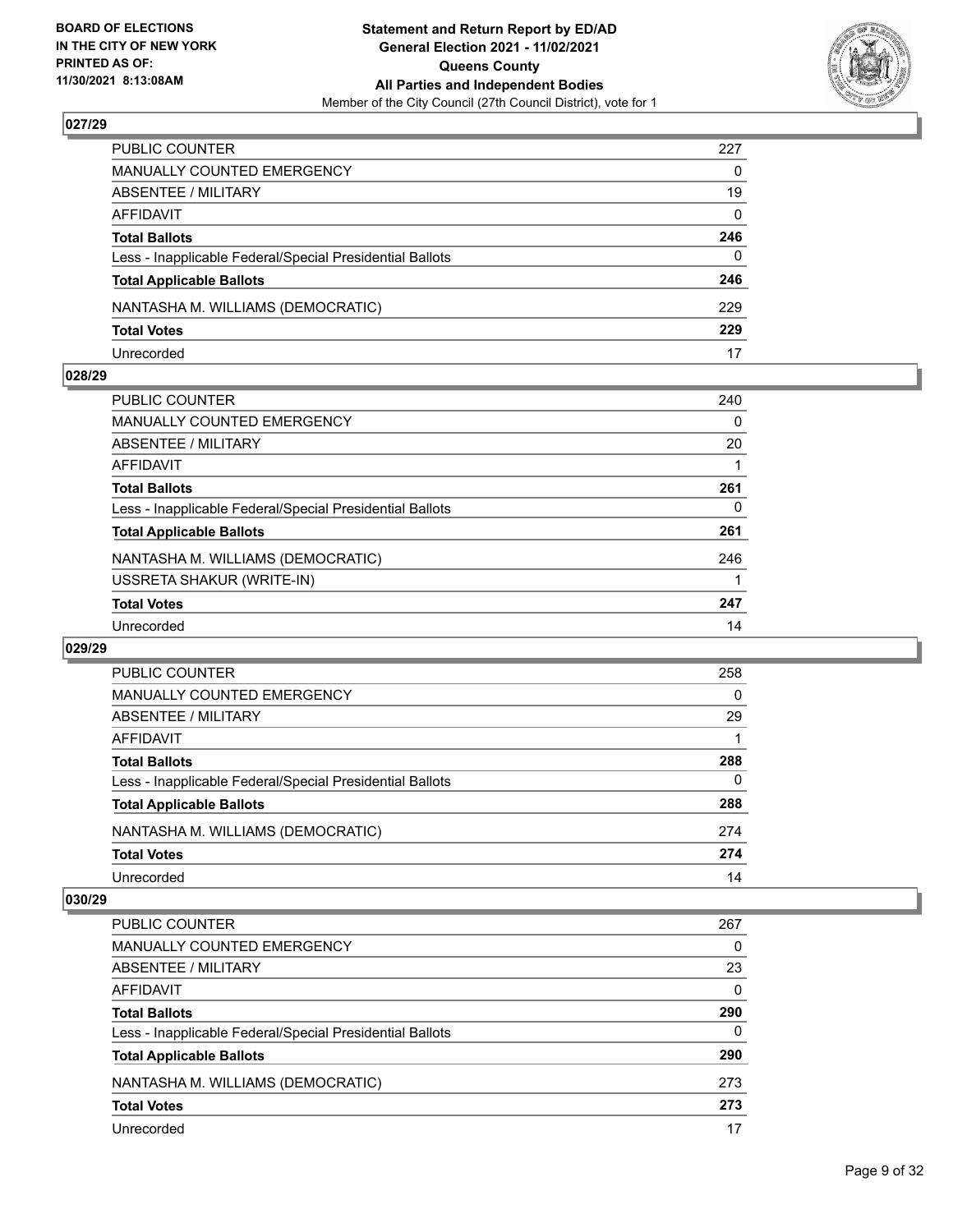

| PUBLIC COUNTER                                           | 245           |
|----------------------------------------------------------|---------------|
| <b>MANUALLY COUNTED EMERGENCY</b>                        | 0             |
| ABSENTEE / MILITARY                                      | 17            |
| AFFIDAVIT                                                | $\mathcal{P}$ |
| <b>Total Ballots</b>                                     | 264           |
| Less - Inapplicable Federal/Special Presidential Ballots | $\mathbf{0}$  |
| <b>Total Applicable Ballots</b>                          | 264           |
| NANTASHA M. WILLIAMS (DEMOCRATIC)                        | 246           |
| SELVENA BROOKS-POWERS (WRITE-IN)                         |               |
| <b>Total Votes</b>                                       | 247           |
| Unrecorded                                               | 17            |

## **032/29**

| <b>PUBLIC COUNTER</b>                                    | 268      |
|----------------------------------------------------------|----------|
| MANUALLY COUNTED EMERGENCY                               | 0        |
| ABSENTEE / MILITARY                                      | 35       |
| AFFIDAVIT                                                |          |
| <b>Total Ballots</b>                                     | 304      |
| Less - Inapplicable Federal/Special Presidential Ballots | $\Omega$ |
| <b>Total Applicable Ballots</b>                          | 304      |
| NANTASHA M. WILLIAMS (DEMOCRATIC)                        | 287      |
| <b>Total Votes</b>                                       | 287      |
| Unrecorded                                               | 17       |

## **033/29**

| <b>PUBLIC COUNTER</b>                                    | 252      |
|----------------------------------------------------------|----------|
| <b>MANUALLY COUNTED EMERGENCY</b>                        | 0        |
| ABSENTEE / MILITARY                                      | 19       |
| AFFIDAVIT                                                | 2        |
| <b>Total Ballots</b>                                     | 273      |
| Less - Inapplicable Federal/Special Presidential Ballots | $\Omega$ |
| <b>Total Applicable Ballots</b>                          | 273      |
| NANTASHA M. WILLIAMS (DEMOCRATIC)                        | 255      |
| <b>Total Votes</b>                                       | 255      |
| Unrecorded                                               | 18       |

| PUBLIC COUNTER                                           | 246      |
|----------------------------------------------------------|----------|
| <b>MANUALLY COUNTED EMERGENCY</b>                        | $\Omega$ |
| ABSENTEE / MILITARY                                      | 15       |
| AFFIDAVIT                                                | $\Omega$ |
| <b>Total Ballots</b>                                     | 261      |
| Less - Inapplicable Federal/Special Presidential Ballots | 0        |
| <b>Total Applicable Ballots</b>                          | 261      |
| NANTASHA M. WILLIAMS (DEMOCRATIC)                        | 248      |
| <b>Total Votes</b>                                       | 248      |
| Unrecorded                                               | 13       |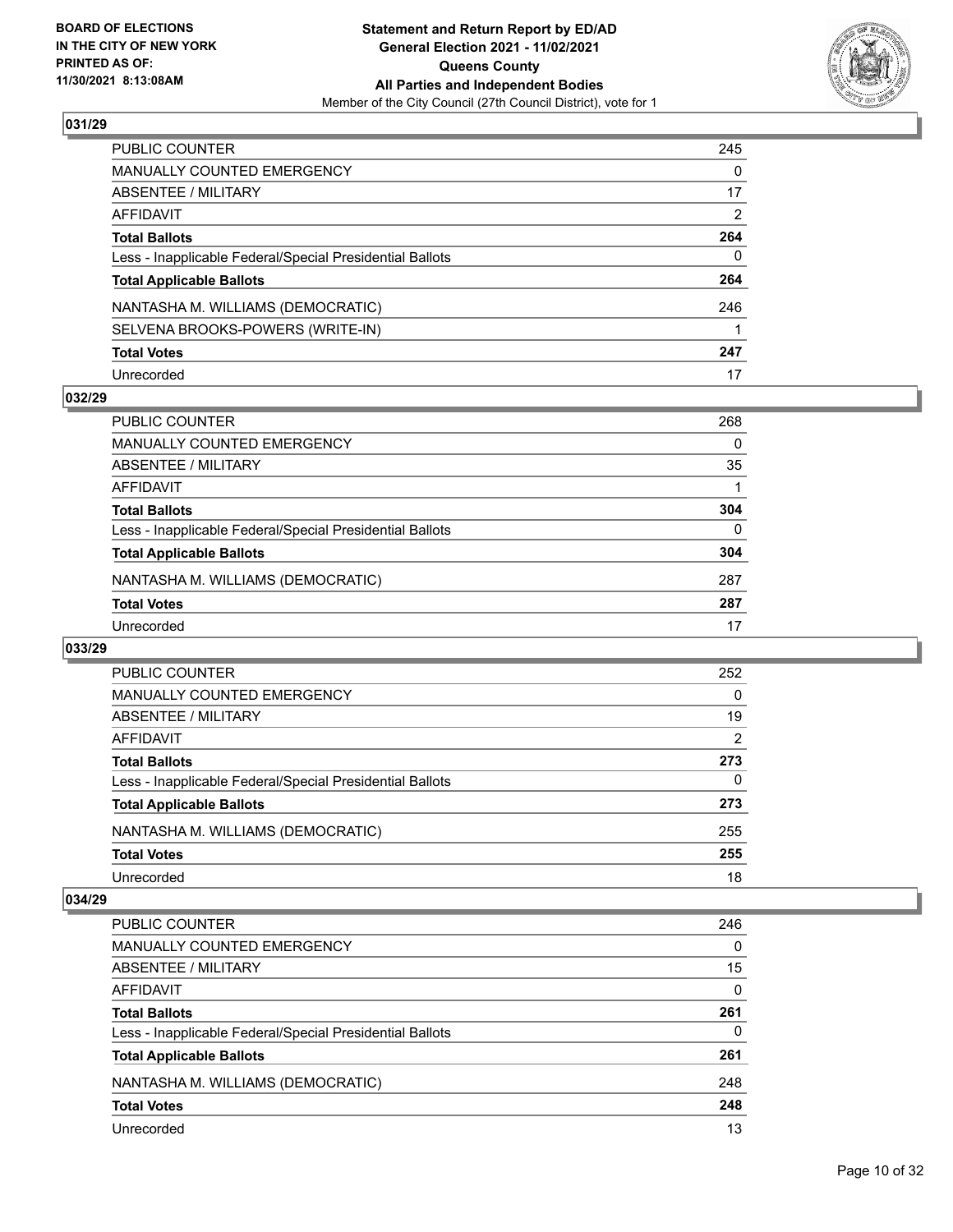

| <b>PUBLIC COUNTER</b>                                    | 213 |
|----------------------------------------------------------|-----|
| <b>MANUALLY COUNTED EMERGENCY</b>                        | 0   |
| ABSENTEE / MILITARY                                      | 7   |
| AFFIDAVIT                                                |     |
| <b>Total Ballots</b>                                     | 221 |
| Less - Inapplicable Federal/Special Presidential Ballots | 0   |
| <b>Total Applicable Ballots</b>                          | 221 |
| NANTASHA M. WILLIAMS (DEMOCRATIC)                        | 205 |
| <b>JAMES JOHNSON (WRITE-IN)</b>                          |     |
| <b>KEITH ROBERTSON (WRITE-IN)</b>                        |     |
| RENE HILL (WRITE-IN)                                     | 3   |
| <b>Total Votes</b>                                       | 210 |
| Unrecorded                                               | 11  |

## **040/29**

| <b>PUBLIC COUNTER</b>                                    | 153      |
|----------------------------------------------------------|----------|
| <b>MANUALLY COUNTED EMERGENCY</b>                        | 0        |
| ABSENTEE / MILITARY                                      | 14       |
| AFFIDAVIT                                                | $\Omega$ |
| <b>Total Ballots</b>                                     | 167      |
| Less - Inapplicable Federal/Special Presidential Ballots | 0        |
| <b>Total Applicable Ballots</b>                          | 167      |
| NANTASHA M. WILLIAMS (DEMOCRATIC)                        | 155      |
| <b>JEB BUSH (WRITE-IN)</b>                               |          |
| <b>Total Votes</b>                                       | 156      |
| Unrecorded                                               | 11       |
|                                                          |          |

| <b>PUBLIC COUNTER</b>                                    | 87       |
|----------------------------------------------------------|----------|
| <b>MANUALLY COUNTED EMERGENCY</b>                        | 0        |
| ABSENTEE / MILITARY                                      | 4        |
| AFFIDAVIT                                                |          |
| <b>Total Ballots</b>                                     | 92       |
| Less - Inapplicable Federal/Special Presidential Ballots | $\Omega$ |
| <b>Total Applicable Ballots</b>                          | 92       |
| NANTASHA M. WILLIAMS (DEMOCRATIC)                        | 79       |
| CAROL GRAY (WRITE-IN)                                    |          |
| <b>Total Votes</b>                                       | 80       |
| Unrecorded                                               | 12       |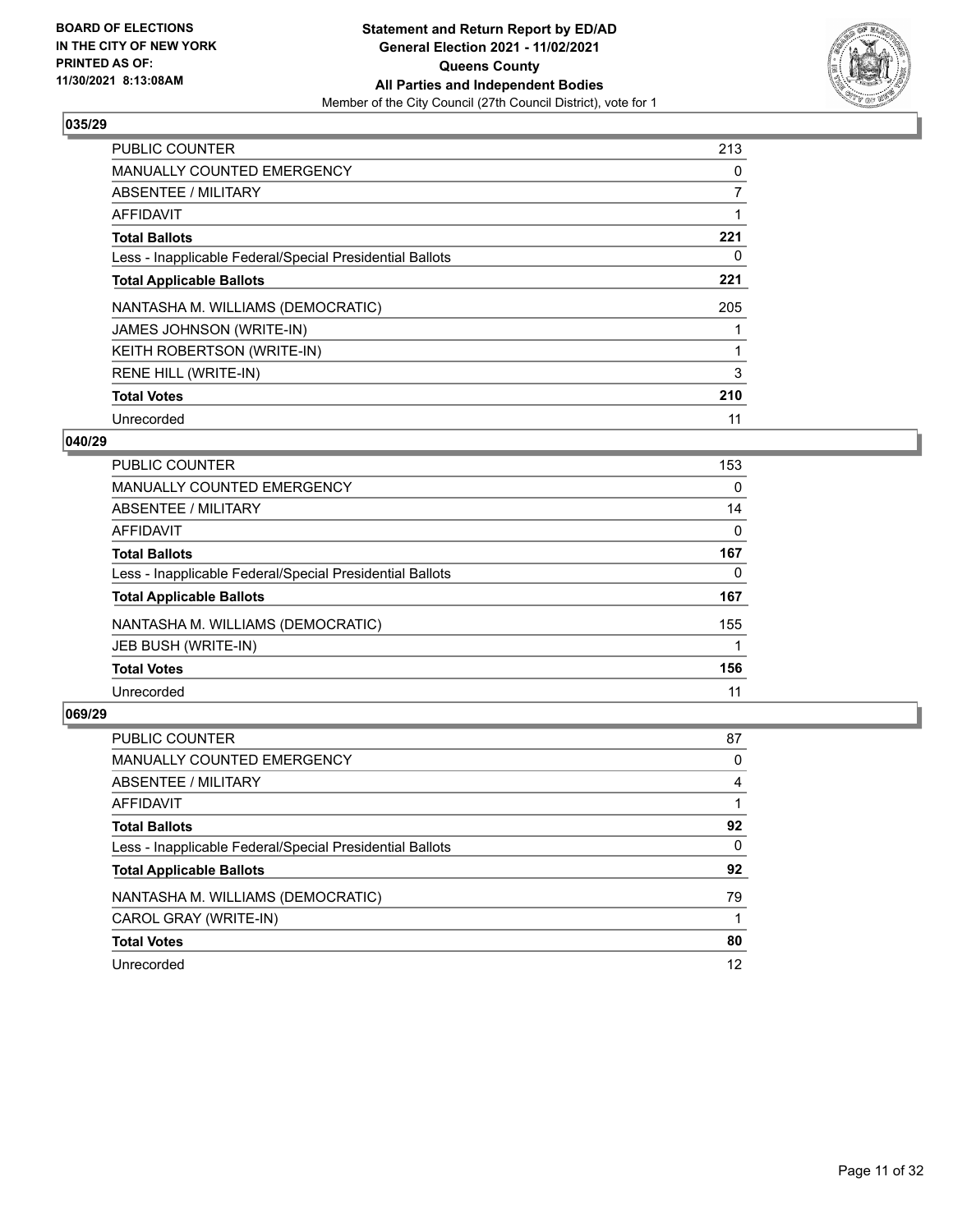

| PUBLIC COUNTER                                           | 148      |
|----------------------------------------------------------|----------|
| MANUALLY COUNTED EMERGENCY                               | $\Omega$ |
| <b>ABSENTEE / MILITARY</b>                               | 18       |
| AFFIDAVIT                                                | $\Omega$ |
| <b>Total Ballots</b>                                     | 166      |
| Less - Inapplicable Federal/Special Presidential Ballots | $\Omega$ |
| <b>Total Applicable Ballots</b>                          | 166      |
| NANTASHA M. WILLIAMS (DEMOCRATIC)                        | 155      |
| <b>Total Votes</b>                                       | 155      |
| Unrecorded                                               | 11       |

## **072/29**

| <b>PUBLIC COUNTER</b>                                    | 163 |
|----------------------------------------------------------|-----|
| <b>MANUALLY COUNTED EMERGENCY</b>                        | 0   |
| ABSENTEE / MILITARY                                      | 11  |
| AFFIDAVIT                                                | 0   |
| <b>Total Ballots</b>                                     | 174 |
| Less - Inapplicable Federal/Special Presidential Ballots | 0   |
| <b>Total Applicable Ballots</b>                          | 174 |
| NANTASHA M. WILLIAMS (DEMOCRATIC)                        | 148 |
| AKTHER RAHMAN (WRITE-IN)                                 | 4   |
| DONALD J. TRUMP (WRITE-IN)                               |     |
| <b>Total Votes</b>                                       | 153 |
| Unrecorded                                               | 21  |
|                                                          |     |

| PUBLIC COUNTER                                           | 107      |
|----------------------------------------------------------|----------|
| <b>MANUALLY COUNTED EMERGENCY</b>                        | 0        |
| ABSENTEE / MILITARY                                      | 9        |
| AFFIDAVIT                                                | $\Omega$ |
| <b>Total Ballots</b>                                     | 116      |
| Less - Inapplicable Federal/Special Presidential Ballots | $\Omega$ |
| <b>Total Applicable Ballots</b>                          | 116      |
| NANTASHA M. WILLIAMS (DEMOCRATIC)                        | 100      |
| <b>Total Votes</b>                                       | 100      |
| Unrecorded                                               | 16       |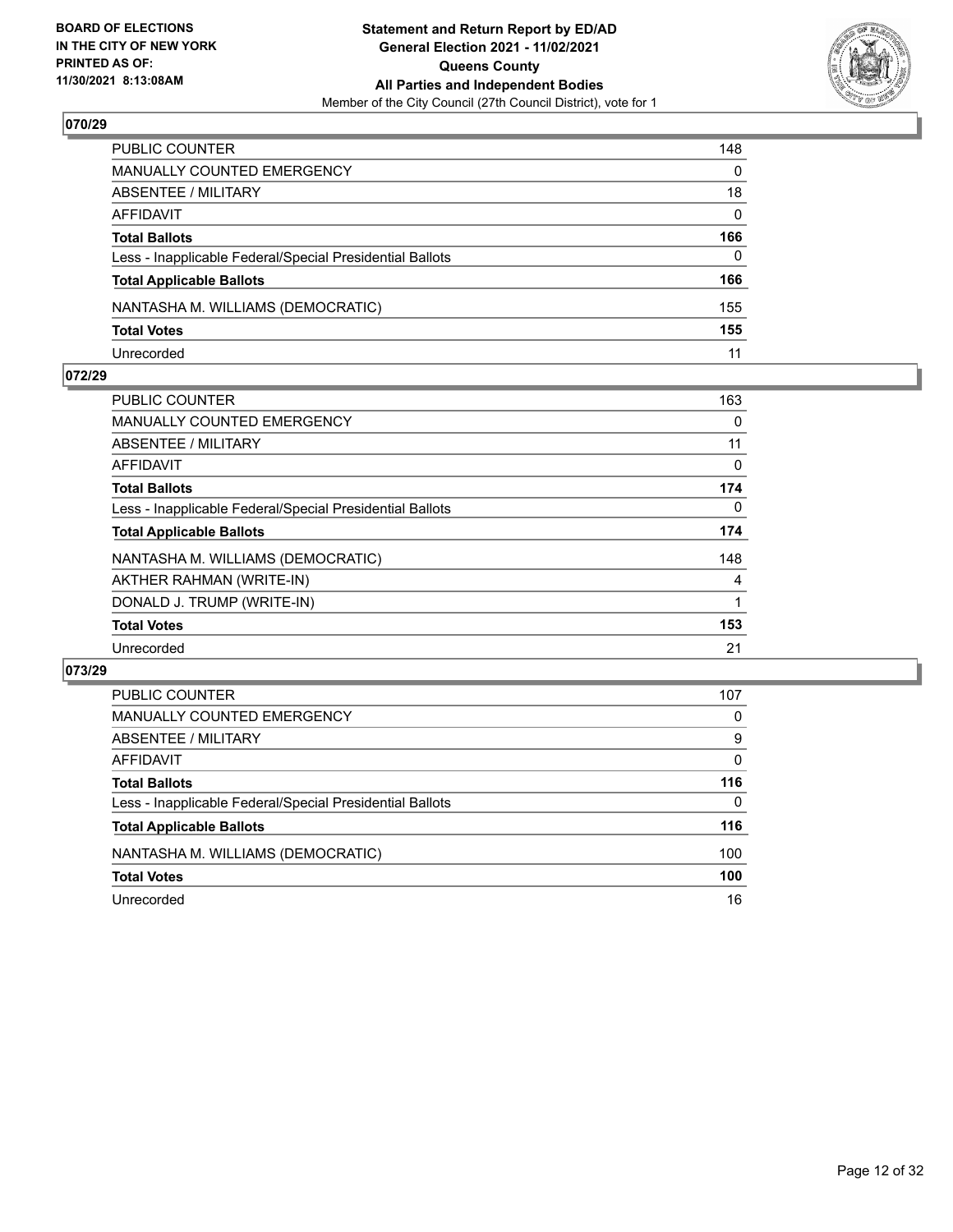

| PUBLIC COUNTER                                           | 174      |
|----------------------------------------------------------|----------|
| <b>MANUALLY COUNTED EMERGENCY</b>                        | 0        |
| ABSENTEE / MILITARY                                      | 8        |
| AFFIDAVIT                                                | $\Omega$ |
| <b>Total Ballots</b>                                     | 182      |
| Less - Inapplicable Federal/Special Presidential Ballots | 0        |
| <b>Total Applicable Ballots</b>                          | 182      |
| NANTASHA M. WILLIAMS (DEMOCRATIC)                        | 174      |
| VICKIE PALADINO (WRITE-IN)                               |          |
| <b>Total Votes</b>                                       | 175      |
| Unrecorded                                               | 7        |

## **075/29**

| <b>PUBLIC COUNTER</b>                                    | 218 |
|----------------------------------------------------------|-----|
| <b>MANUALLY COUNTED EMERGENCY</b>                        | 0   |
| ABSENTEE / MILITARY                                      | 20  |
| AFFIDAVIT                                                | 0   |
| <b>Total Ballots</b>                                     | 238 |
| Less - Inapplicable Federal/Special Presidential Ballots | 0   |
| <b>Total Applicable Ballots</b>                          | 238 |
| NANTASHA M. WILLIAMS (DEMOCRATIC)                        | 221 |
| CHARLENE JAMISON (WRITE-IN)                              |     |
| RUBY D. GURTINE (WRITE-IN)                               |     |
| <b>Total Votes</b>                                       | 223 |
| Unrecorded                                               | 15  |

| <b>PUBLIC COUNTER</b>                                    | 183      |
|----------------------------------------------------------|----------|
| MANUALLY COUNTED EMERGENCY                               | $\Omega$ |
| ABSENTEE / MILITARY                                      | 17       |
| AFFIDAVIT                                                | $\Omega$ |
| <b>Total Ballots</b>                                     | 200      |
| Less - Inapplicable Federal/Special Presidential Ballots | $\Omega$ |
| <b>Total Applicable Ballots</b>                          | 200      |
| NANTASHA M. WILLIAMS (DEMOCRATIC)                        | 187      |
| <b>Total Votes</b>                                       | 187      |
| Unrecorded                                               | 13       |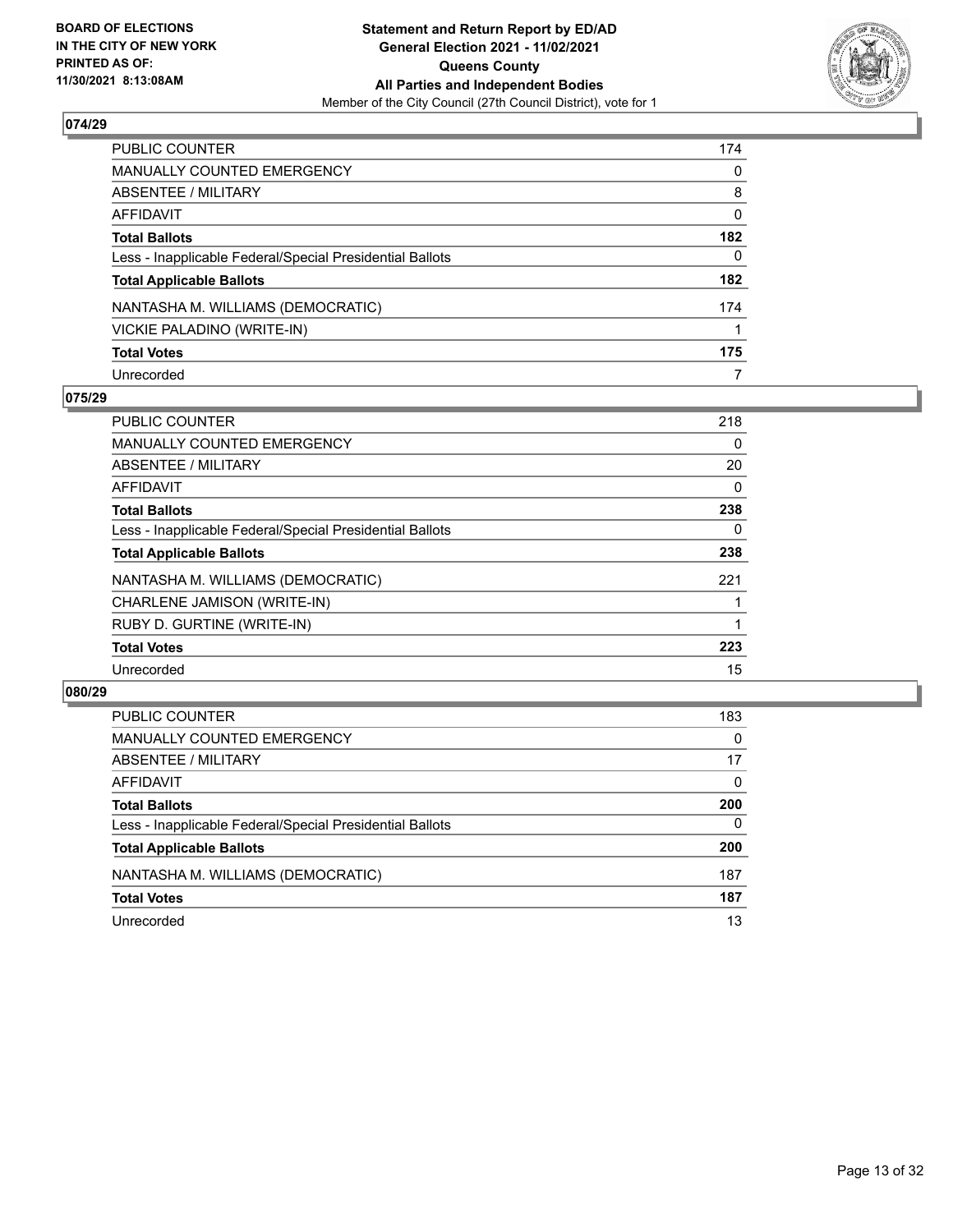

| <b>PUBLIC COUNTER</b>                                    | 68       |
|----------------------------------------------------------|----------|
| <b>MANUALLY COUNTED EMERGENCY</b>                        | $\Omega$ |
| ABSENTEE / MILITARY                                      | 2        |
| AFFIDAVIT                                                | $\Omega$ |
| <b>Total Ballots</b>                                     | 70       |
| Less - Inapplicable Federal/Special Presidential Ballots | $\Omega$ |
| <b>Total Applicable Ballots</b>                          | 70       |
| NANTASHA M. WILLIAMS (DEMOCRATIC)                        | 60       |
| <b>Total Votes</b>                                       | 60       |
| Unrecorded                                               | 10       |

## **014/32 COMBINED into: 058/24**

#### **040/32**

| PUBLIC COUNTER                                           | 186 |
|----------------------------------------------------------|-----|
| <b>MANUALLY COUNTED EMERGENCY</b>                        | 0   |
| ABSENTEE / MILITARY                                      | 10  |
| AFFIDAVIT                                                |     |
| <b>Total Ballots</b>                                     | 197 |
| Less - Inapplicable Federal/Special Presidential Ballots | 0   |
| <b>Total Applicable Ballots</b>                          | 197 |
| NANTASHA M. WILLIAMS (DEMOCRATIC)                        | 183 |
| <b>Total Votes</b>                                       | 183 |
| Unrecorded                                               | 14  |

# **041/32**

| <b>PUBLIC COUNTER</b>                                    | 230      |
|----------------------------------------------------------|----------|
| <b>MANUALLY COUNTED EMERGENCY</b>                        | 0        |
| ABSENTEE / MILITARY                                      | 13       |
| AFFIDAVIT                                                |          |
| <b>Total Ballots</b>                                     | 244      |
| Less - Inapplicable Federal/Special Presidential Ballots | $\Omega$ |
| <b>Total Applicable Ballots</b>                          | 244      |
| NANTASHA M. WILLIAMS (DEMOCRATIC)                        | 225      |
| <b>Total Votes</b>                                       | 225      |
| Unrecorded                                               | 19       |

| PUBLIC COUNTER                                           | 160      |
|----------------------------------------------------------|----------|
| <b>MANUALLY COUNTED EMERGENCY</b>                        | $\Omega$ |
| ABSENTEE / MILITARY                                      | 24       |
| AFFIDAVIT                                                | $\Omega$ |
| <b>Total Ballots</b>                                     | 184      |
| Less - Inapplicable Federal/Special Presidential Ballots | $\Omega$ |
| <b>Total Applicable Ballots</b>                          | 184      |
| NANTASHA M. WILLIAMS (DEMOCRATIC)                        | 170      |
| <b>Total Votes</b>                                       | 170      |
| Unrecorded                                               | 14       |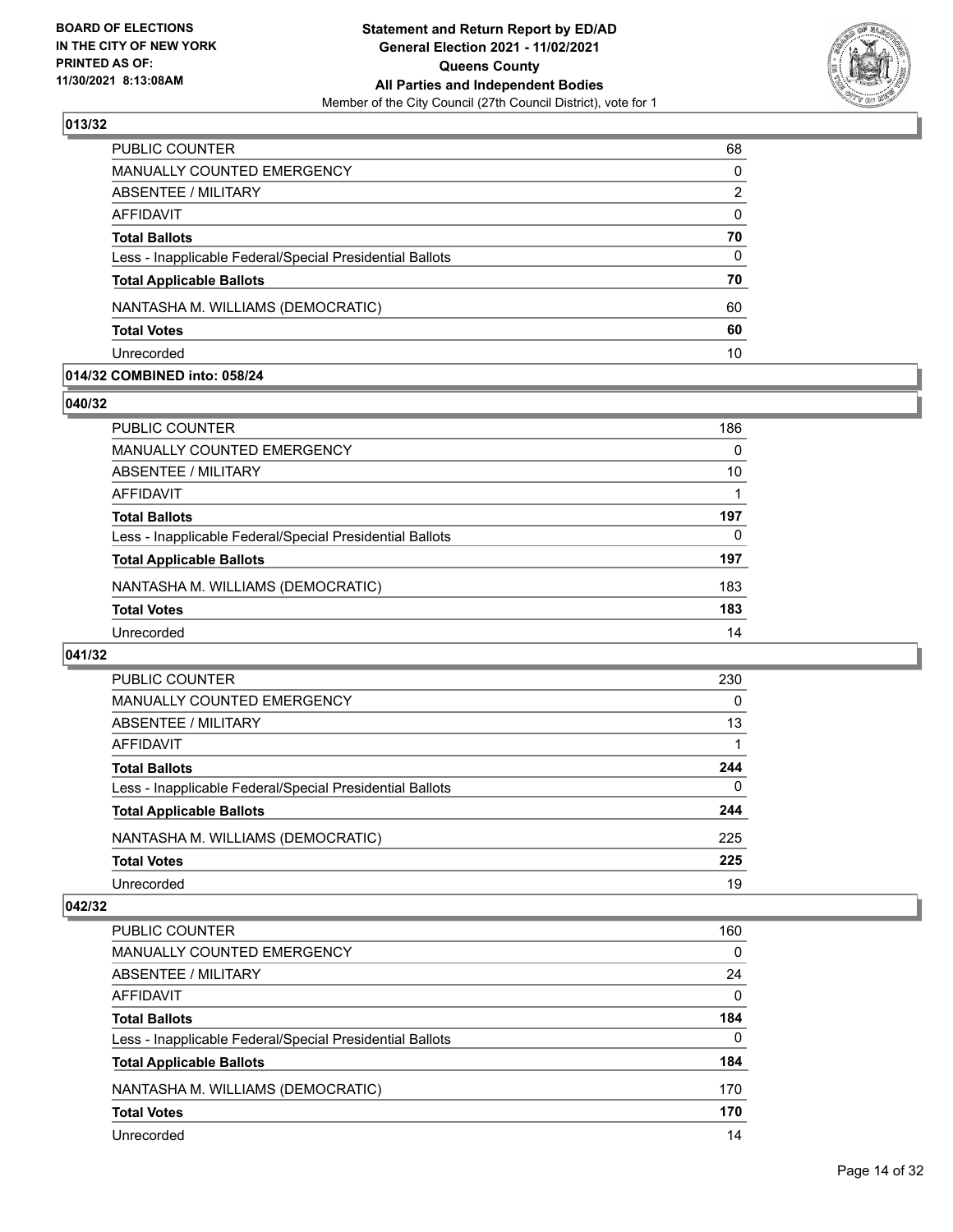

| PUBLIC COUNTER                                           | 212      |
|----------------------------------------------------------|----------|
| <b>MANUALLY COUNTED EMERGENCY</b>                        | $\Omega$ |
| ABSENTEE / MILITARY                                      | 26       |
| AFFIDAVIT                                                | $\Omega$ |
| <b>Total Ballots</b>                                     | 238      |
| Less - Inapplicable Federal/Special Presidential Ballots | 0        |
| <b>Total Applicable Ballots</b>                          | 238      |
| NANTASHA M. WILLIAMS (DEMOCRATIC)                        | 214      |
| <b>Total Votes</b>                                       | 214      |
| Unrecorded                                               | 24       |

## **045/32**

| PUBLIC COUNTER                                           | 248      |
|----------------------------------------------------------|----------|
| <b>MANUALLY COUNTED EMERGENCY</b>                        | $\Omega$ |
| <b>ABSENTEE / MILITARY</b>                               | 25       |
| AFFIDAVIT                                                | $\Omega$ |
| <b>Total Ballots</b>                                     | 273      |
| Less - Inapplicable Federal/Special Presidential Ballots | 0        |
| <b>Total Applicable Ballots</b>                          | 273      |
| NANTASHA M. WILLIAMS (DEMOCRATIC)                        | 249      |
| <b>Total Votes</b>                                       | 249      |
| Unrecorded                                               | 24       |
|                                                          |          |

## **046/32**

| <b>PUBLIC COUNTER</b>                                    | 158 |
|----------------------------------------------------------|-----|
| <b>MANUALLY COUNTED EMERGENCY</b>                        | 0   |
| ABSENTEE / MILITARY                                      | 8   |
| AFFIDAVIT                                                |     |
| <b>Total Ballots</b>                                     | 167 |
| Less - Inapplicable Federal/Special Presidential Ballots | 0   |
| <b>Total Applicable Ballots</b>                          | 167 |
| NANTASHA M. WILLIAMS (DEMOCRATIC)                        | 158 |
| <b>Total Votes</b>                                       | 158 |
| Unrecorded                                               | 9   |

| PUBLIC COUNTER                                           | 147 |
|----------------------------------------------------------|-----|
| <b>MANUALLY COUNTED EMERGENCY</b>                        | 0   |
| ABSENTEE / MILITARY                                      | 6   |
| AFFIDAVIT                                                |     |
| <b>Total Ballots</b>                                     | 154 |
| Less - Inapplicable Federal/Special Presidential Ballots | 0   |
| <b>Total Applicable Ballots</b>                          | 154 |
| NANTASHA M. WILLIAMS (DEMOCRATIC)                        | 147 |
| <b>Total Votes</b>                                       | 147 |
| Unrecorded                                               |     |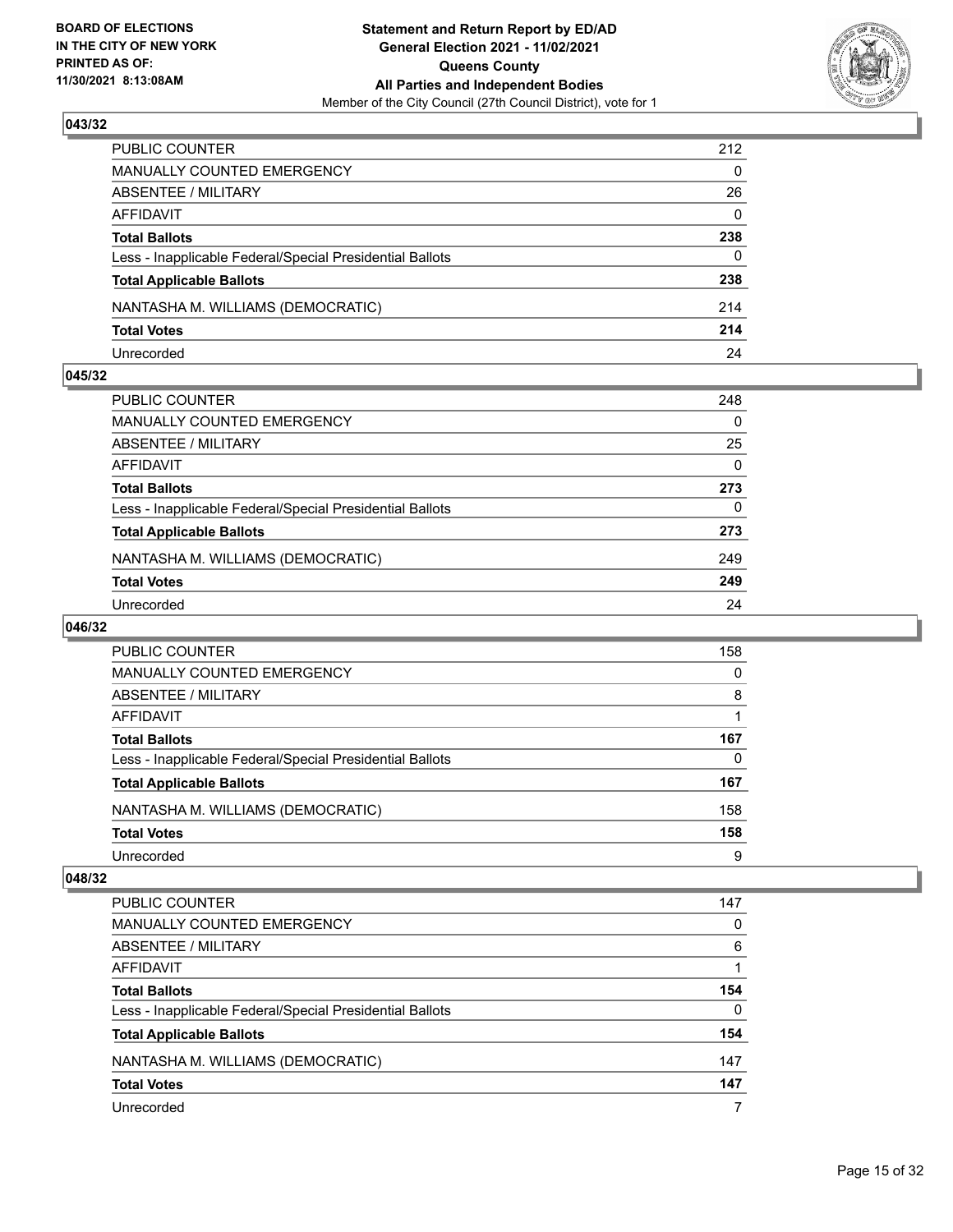

| PUBLIC COUNTER                                           | 238          |
|----------------------------------------------------------|--------------|
| MANUALLY COUNTED EMERGENCY                               | $\Omega$     |
| <b>ABSENTEE / MILITARY</b>                               | 17           |
| AFFIDAVIT                                                | 3            |
| <b>Total Ballots</b>                                     | 258          |
| Less - Inapplicable Federal/Special Presidential Ballots | $\mathbf{0}$ |
| <b>Total Applicable Ballots</b>                          | 258          |
| NANTASHA M. WILLIAMS (DEMOCRATIC)                        | 240          |
| <b>Total Votes</b>                                       | 240          |
| Unrecorded                                               | 18           |

## **073/32**

| <b>PUBLIC COUNTER</b>                                    | 260      |
|----------------------------------------------------------|----------|
| MANUALLY COUNTED EMERGENCY                               | 0        |
| ABSENTEE / MILITARY                                      | 13       |
| AFFIDAVIT                                                |          |
| <b>Total Ballots</b>                                     | 274      |
| Less - Inapplicable Federal/Special Presidential Ballots | $\Omega$ |
| <b>Total Applicable Ballots</b>                          | 274      |
| NANTASHA M. WILLIAMS (DEMOCRATIC)                        | 260      |
| ABENA-ANIKE WOOTEN (WRITE-IN)                            |          |
| <b>Total Votes</b>                                       | 261      |
| Unrecorded                                               | 13       |
|                                                          |          |

## **074/32**

| <b>PUBLIC COUNTER</b>                                    | 133 |
|----------------------------------------------------------|-----|
| <b>MANUALLY COUNTED EMERGENCY</b>                        | 0   |
| ABSENTEE / MILITARY                                      | 8   |
| AFFIDAVIT                                                | 0   |
| <b>Total Ballots</b>                                     | 141 |
| Less - Inapplicable Federal/Special Presidential Ballots | 0   |
| <b>Total Applicable Ballots</b>                          | 141 |
| NANTASHA M. WILLIAMS (DEMOCRATIC)                        | 128 |
| <b>JOSEPH MARTHONE (WRITE-IN)</b>                        |     |
| <b>Total Votes</b>                                       | 129 |
| Unrecorded                                               | 12  |

| <b>PUBLIC COUNTER</b>                                    | 173      |
|----------------------------------------------------------|----------|
| MANUALLY COUNTED EMERGENCY                               | 0        |
| ABSENTEE / MILITARY                                      | 6        |
| AFFIDAVIT                                                |          |
| <b>Total Ballots</b>                                     | 180      |
| Less - Inapplicable Federal/Special Presidential Ballots | $\Omega$ |
| <b>Total Applicable Ballots</b>                          | 180      |
| NANTASHA M. WILLIAMS (DEMOCRATIC)                        | 174      |
| <b>Total Votes</b>                                       | 174      |
| Unrecorded                                               | 6        |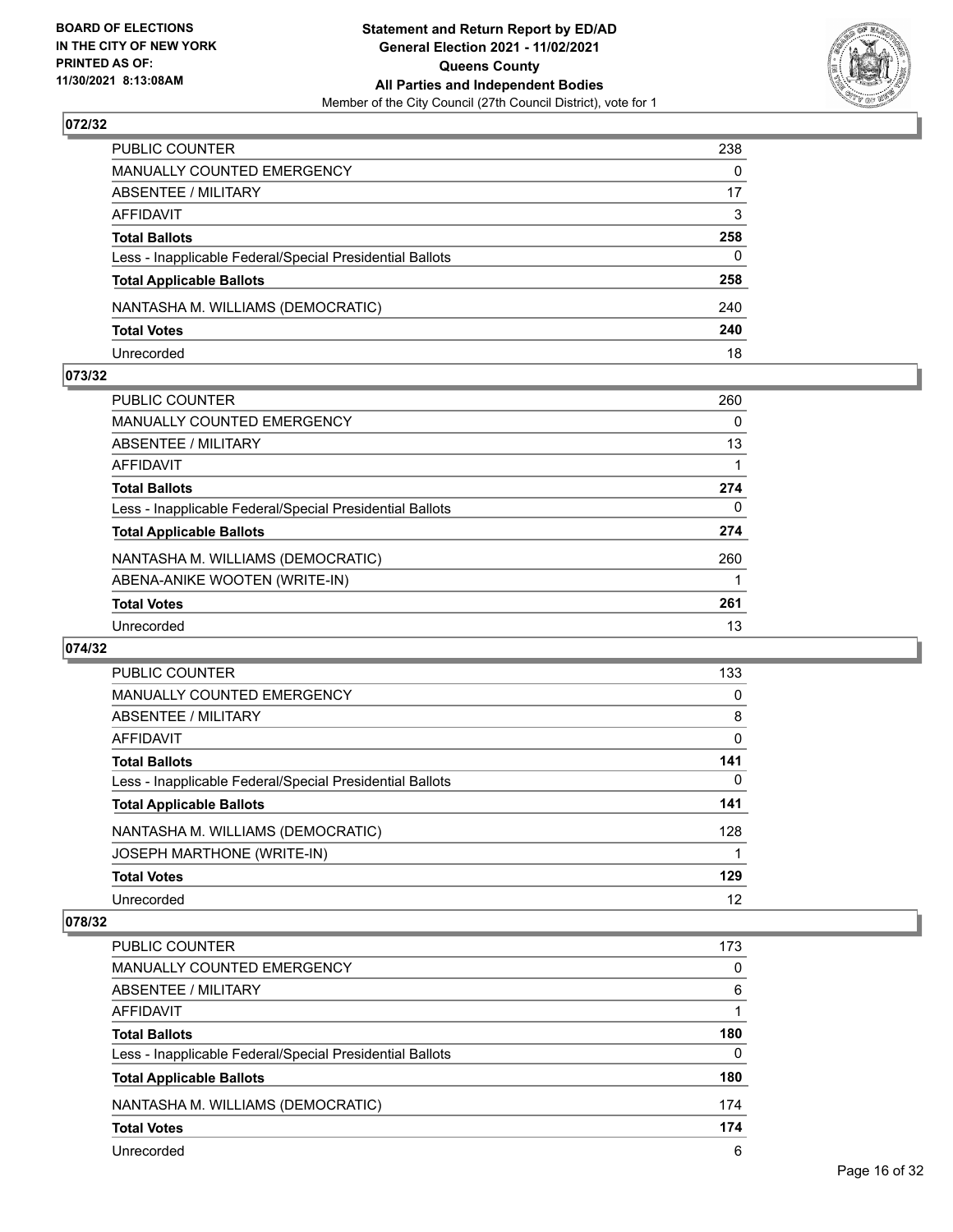

| <b>PUBLIC COUNTER</b>                                    | 219      |
|----------------------------------------------------------|----------|
| MANUALLY COUNTED EMERGENCY                               | $\Omega$ |
| ABSENTEE / MILITARY                                      | 16       |
| AFFIDAVIT                                                | 3        |
| <b>Total Ballots</b>                                     | 238      |
| Less - Inapplicable Federal/Special Presidential Ballots | 0        |
| <b>Total Applicable Ballots</b>                          | 238      |
| NANTASHA M. WILLIAMS (DEMOCRATIC)                        | 208      |
| UNATTRIBUTABLE WRITE-IN (WRITE-IN)                       |          |
| <b>Total Votes</b>                                       | 209      |
| Unrecorded                                               | 29       |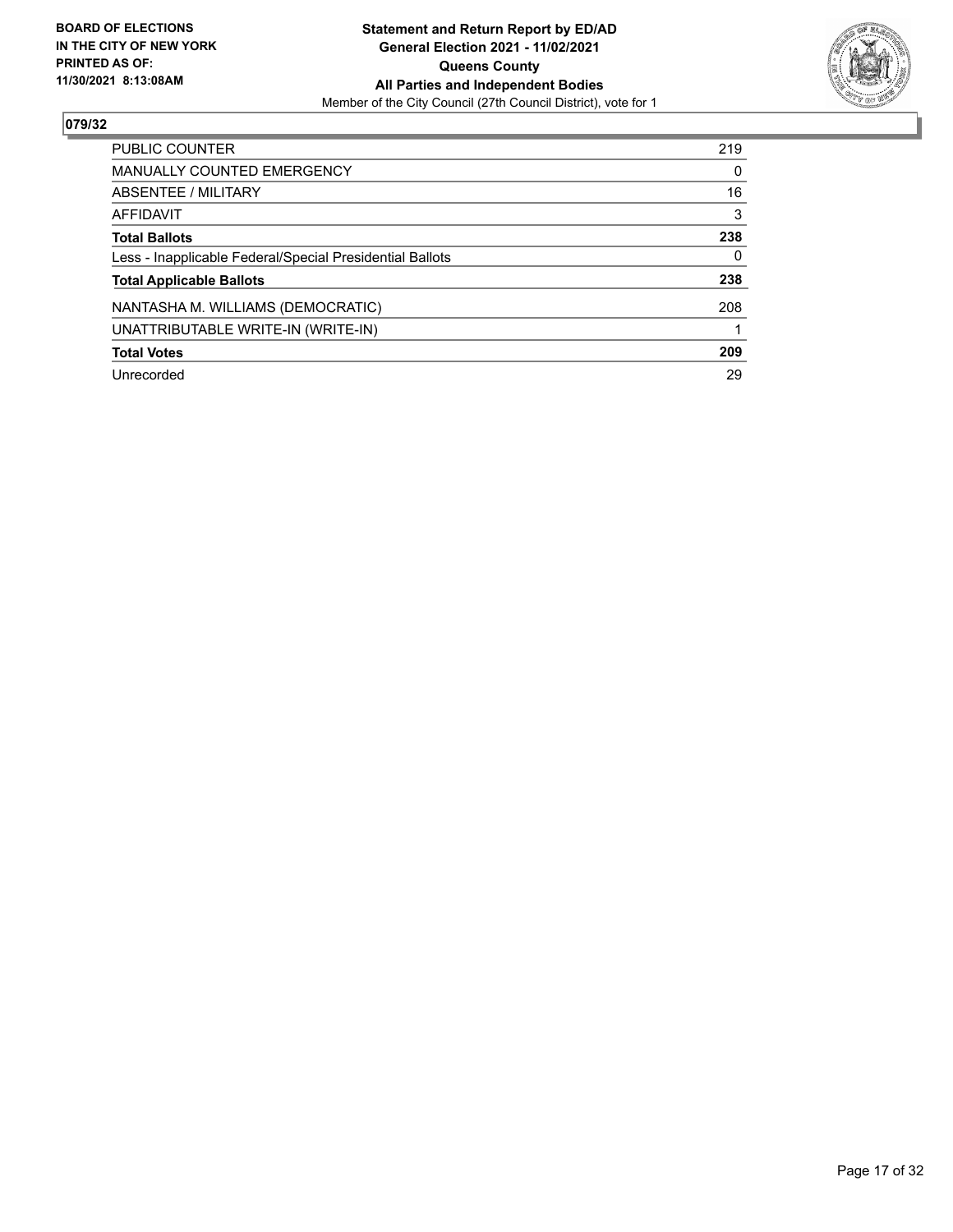

| PUBLIC COUNTER                                           | 214 |
|----------------------------------------------------------|-----|
| MANUALLY COUNTED EMERGENCY                               | 0   |
| ABSENTEE / MILITARY                                      | 21  |
| AFFIDAVIT                                                | 0   |
| Total Ballots                                            | 235 |
| Less - Inapplicable Federal/Special Presidential Ballots | 0   |
| <b>Total Applicable Ballots</b>                          | 235 |
| NANTASHA M. WILLIAMS (DEMOCRATIC)                        | 220 |
| GARRAO NEWAZ (WRITE-IN)                                  |     |
| <b>Total Votes</b>                                       | 221 |
| Unrecorded                                               | 14  |

## **030/33**

| PUBLIC COUNTER                                           | 235      |
|----------------------------------------------------------|----------|
| <b>MANUALLY COUNTED EMERGENCY</b>                        | 0        |
| ABSENTEE / MILITARY                                      | 19       |
| AFFIDAVIT                                                | $\Omega$ |
| <b>Total Ballots</b>                                     | 254      |
| Less - Inapplicable Federal/Special Presidential Ballots | $\Omega$ |
| <b>Total Applicable Ballots</b>                          | 254      |
| NANTASHA M. WILLIAMS (DEMOCRATIC)                        | 240      |
| MICHEAL WILLIAM (WRITE-IN)                               |          |
| <b>Total Votes</b>                                       | 241      |
| Unrecorded                                               | 13       |

| <b>PUBLIC COUNTER</b>                                    | 212      |
|----------------------------------------------------------|----------|
| <b>MANUALLY COUNTED EMERGENCY</b>                        | $\Omega$ |
| ABSENTEE / MILITARY                                      | 15       |
| <b>AFFIDAVIT</b>                                         | 2        |
| <b>Total Ballots</b>                                     | 229      |
| Less - Inapplicable Federal/Special Presidential Ballots | 0        |
| <b>Total Applicable Ballots</b>                          | 229      |
| NANTASHA M. WILLIAMS (DEMOCRATIC)                        | 217      |
| KHYUME KHAN (WRITE-IN)                                   |          |
| <b>Total Votes</b>                                       | 218      |
| Unrecorded                                               | 11       |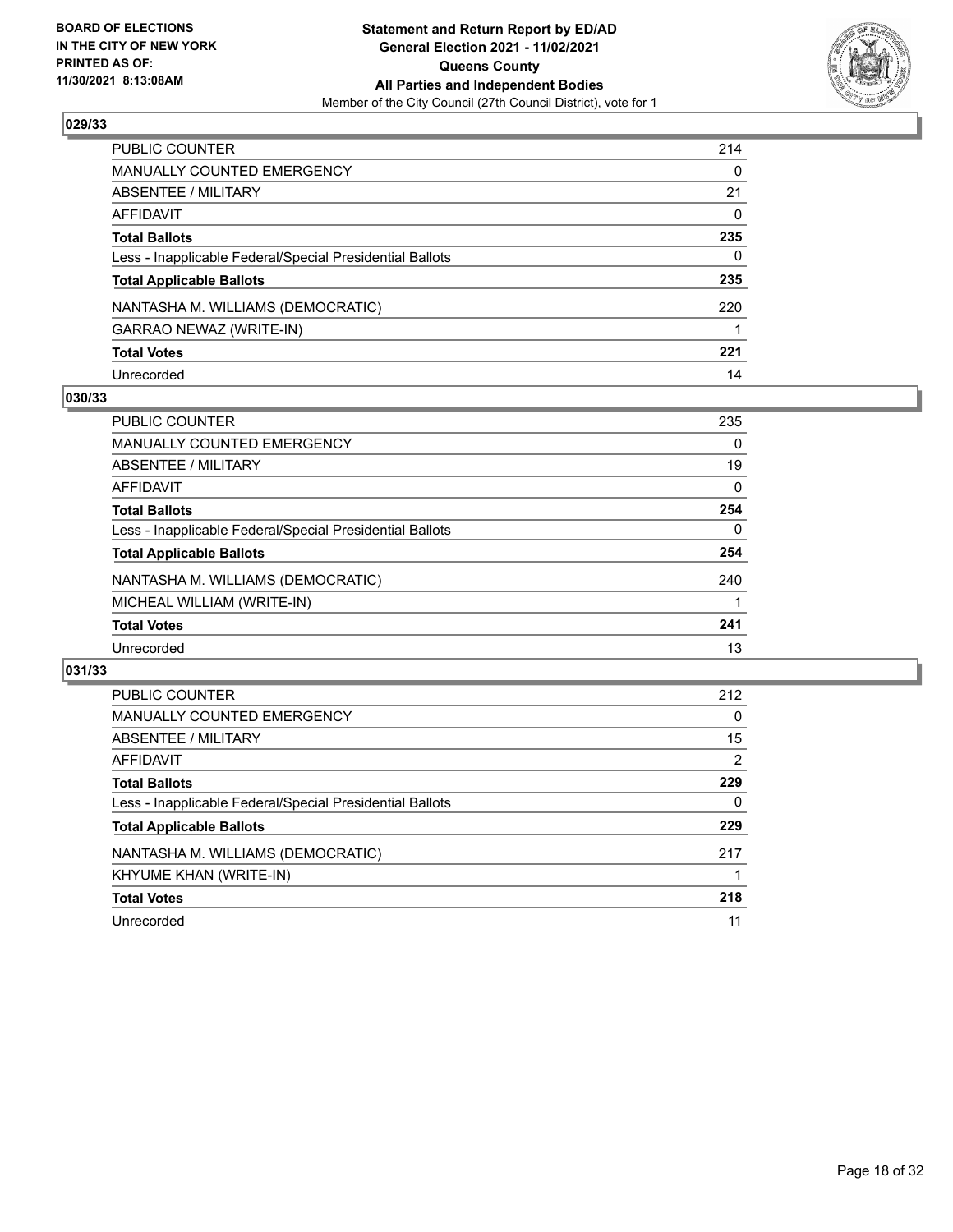

| PUBLIC COUNTER                                           | 265      |
|----------------------------------------------------------|----------|
| <b>MANUALLY COUNTED EMERGENCY</b>                        | 0        |
| ABSENTEE / MILITARY                                      | 26       |
| AFFIDAVIT                                                | $\Omega$ |
| <b>Total Ballots</b>                                     | 291      |
| Less - Inapplicable Federal/Special Presidential Ballots | 0        |
| <b>Total Applicable Ballots</b>                          | 291      |
| NANTASHA M. WILLIAMS (DEMOCRATIC)                        | 265      |
| ANTHONY A RIVERS (WRITE-IN)                              | 3        |
| UNATTRIBUTABLE WRITE-IN (WRITE-IN)                       |          |
| <b>Total Votes</b>                                       | 269      |
| Unrecorded                                               | 22       |

## **033/33**

| PUBLIC COUNTER                                           | 217      |
|----------------------------------------------------------|----------|
| <b>MANUALLY COUNTED EMERGENCY</b>                        | 0        |
| ABSENTEE / MILITARY                                      | 13       |
| AFFIDAVIT                                                | $\Omega$ |
| <b>Total Ballots</b>                                     | 230      |
| Less - Inapplicable Federal/Special Presidential Ballots | $\Omega$ |
| <b>Total Applicable Ballots</b>                          | 230      |
| NANTASHA M. WILLIAMS (DEMOCRATIC)                        | 213      |
| <b>Total Votes</b>                                       | 213      |
| Unrecorded                                               | 17       |

| PUBLIC COUNTER                                           | 209      |
|----------------------------------------------------------|----------|
| <b>MANUALLY COUNTED EMERGENCY</b>                        | 0        |
| ABSENTEE / MILITARY                                      | 23       |
| AFFIDAVIT                                                | $\Omega$ |
| <b>Total Ballots</b>                                     | 232      |
| Less - Inapplicable Federal/Special Presidential Ballots | 0        |
| <b>Total Applicable Ballots</b>                          | 232      |
| NANTASHA M. WILLIAMS (DEMOCRATIC)                        | 219      |
| <b>Total Votes</b>                                       | 219      |
| Unrecorded                                               | 13       |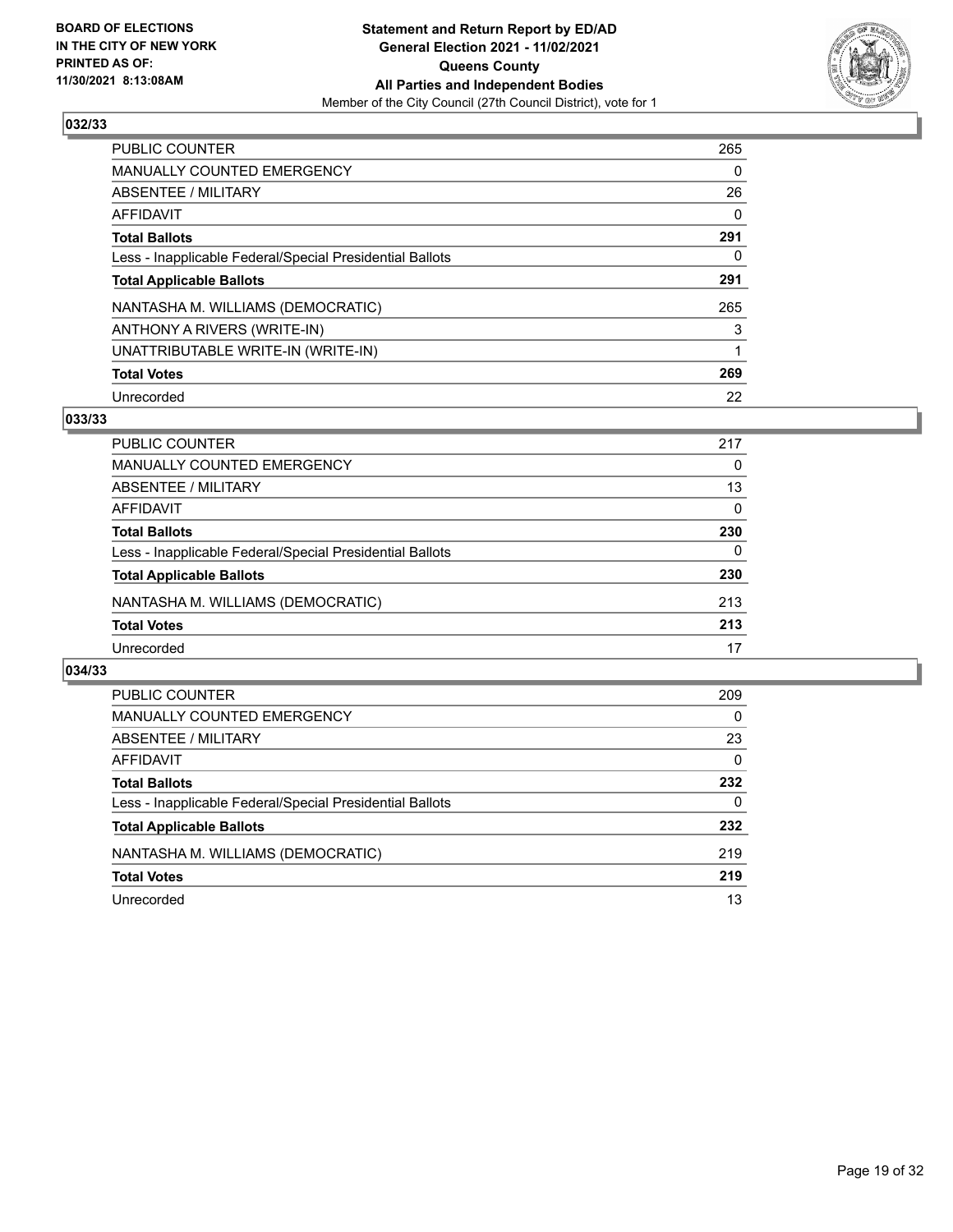

| PUBLIC COUNTER                                           | 220 |
|----------------------------------------------------------|-----|
| MANUALLY COUNTED EMERGENCY                               | 0   |
| ABSENTEE / MILITARY                                      | 8   |
| AFFIDAVIT                                                |     |
| <b>Total Ballots</b>                                     | 229 |
| Less - Inapplicable Federal/Special Presidential Ballots | 0   |
| <b>Total Applicable Ballots</b>                          | 229 |
| NANTASHA M. WILLIAMS (DEMOCRATIC)                        | 209 |
| DANEEK MILLER (WRITE-IN)                                 |     |
| <b>Total Votes</b>                                       | 210 |
| Unrecorded                                               | 19  |

## **036/33**

| <b>PUBLIC COUNTER</b>                                    | 237 |
|----------------------------------------------------------|-----|
| <b>MANUALLY COUNTED EMERGENCY</b>                        | 0   |
| ABSENTEE / MILITARY                                      | 15  |
| AFFIDAVIT                                                |     |
| <b>Total Ballots</b>                                     | 253 |
| Less - Inapplicable Federal/Special Presidential Ballots | 0   |
| <b>Total Applicable Ballots</b>                          | 253 |
| NANTASHA M. WILLIAMS (DEMOCRATIC)                        | 238 |
| HAROLD MILLER (WRITE-IN)                                 |     |
| <b>Total Votes</b>                                       | 239 |
| Unrecorded                                               | 14  |

| <b>PUBLIC COUNTER</b>                                    | 230      |
|----------------------------------------------------------|----------|
| <b>MANUALLY COUNTED EMERGENCY</b>                        | 0        |
| ABSENTEE / MILITARY                                      | 20       |
| <b>AFFIDAVIT</b>                                         | $\Omega$ |
| <b>Total Ballots</b>                                     | 250      |
| Less - Inapplicable Federal/Special Presidential Ballots | 0        |
| <b>Total Applicable Ballots</b>                          | 250      |
| NANTASHA M. WILLIAMS (DEMOCRATIC)                        | 230      |
| RENE HILL (WRITE-IN)                                     |          |
| <b>Total Votes</b>                                       | 231      |
| Unrecorded                                               | 19       |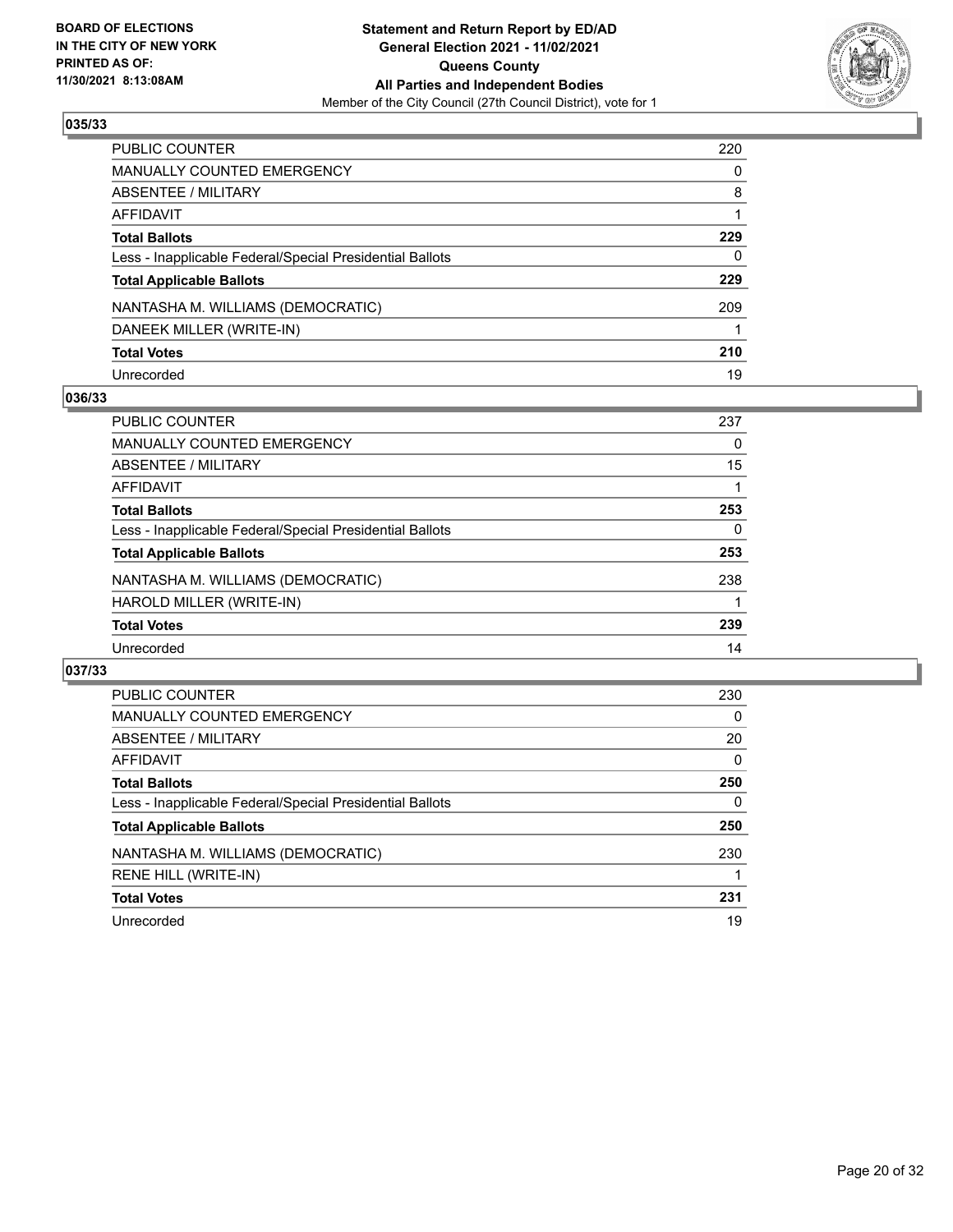

| PUBLIC COUNTER                                           | 215      |
|----------------------------------------------------------|----------|
| <b>MANUALLY COUNTED EMERGENCY</b>                        | $\Omega$ |
| <b>ABSENTEE / MILITARY</b>                               | 23       |
| AFFIDAVIT                                                | $\Omega$ |
| <b>Total Ballots</b>                                     | 238      |
| Less - Inapplicable Federal/Special Presidential Ballots | 0        |
| <b>Total Applicable Ballots</b>                          | 238      |
| NANTASHA M. WILLIAMS (DEMOCRATIC)                        | 211      |
| <b>MAXINE HARRISON (WRITE-IN)</b>                        |          |
| <b>Total Votes</b>                                       | 212      |
| Unrecorded                                               | 26       |

## **039/33**

| PUBLIC COUNTER                                           | 213      |
|----------------------------------------------------------|----------|
| MANUALLY COUNTED EMERGENCY                               | 0        |
| ABSENTEE / MILITARY                                      | 20       |
| AFFIDAVIT                                                | $\Omega$ |
| <b>Total Ballots</b>                                     | 233      |
| Less - Inapplicable Federal/Special Presidential Ballots | 0        |
| <b>Total Applicable Ballots</b>                          | 233      |
| NANTASHA M. WILLIAMS (DEMOCRATIC)                        | 219      |
| YI ANDY CHEN (WRITE-IN)                                  |          |
| <b>Total Votes</b>                                       | 220      |
| Unrecorded                                               | 13       |

| <b>PUBLIC COUNTER</b>                                    | 227 |
|----------------------------------------------------------|-----|
| <b>MANUALLY COUNTED EMERGENCY</b>                        | 0   |
| ABSENTEE / MILITARY                                      | 10  |
| AFFIDAVIT                                                | 0   |
| <b>Total Ballots</b>                                     | 237 |
| Less - Inapplicable Federal/Special Presidential Ballots | 0   |
| <b>Total Applicable Ballots</b>                          | 237 |
| NANTASHA M. WILLIAMS (DEMOCRATIC)                        | 212 |
| MELVIN GARCIA (WRITE-IN)                                 |     |
| MELVIN GUREA (WRITE-IN)                                  | 1   |
| UNATTRIBUTABLE WRITE-IN (WRITE-IN)                       | 2   |
| <b>Total Votes</b>                                       | 216 |
| Unrecorded                                               | 21  |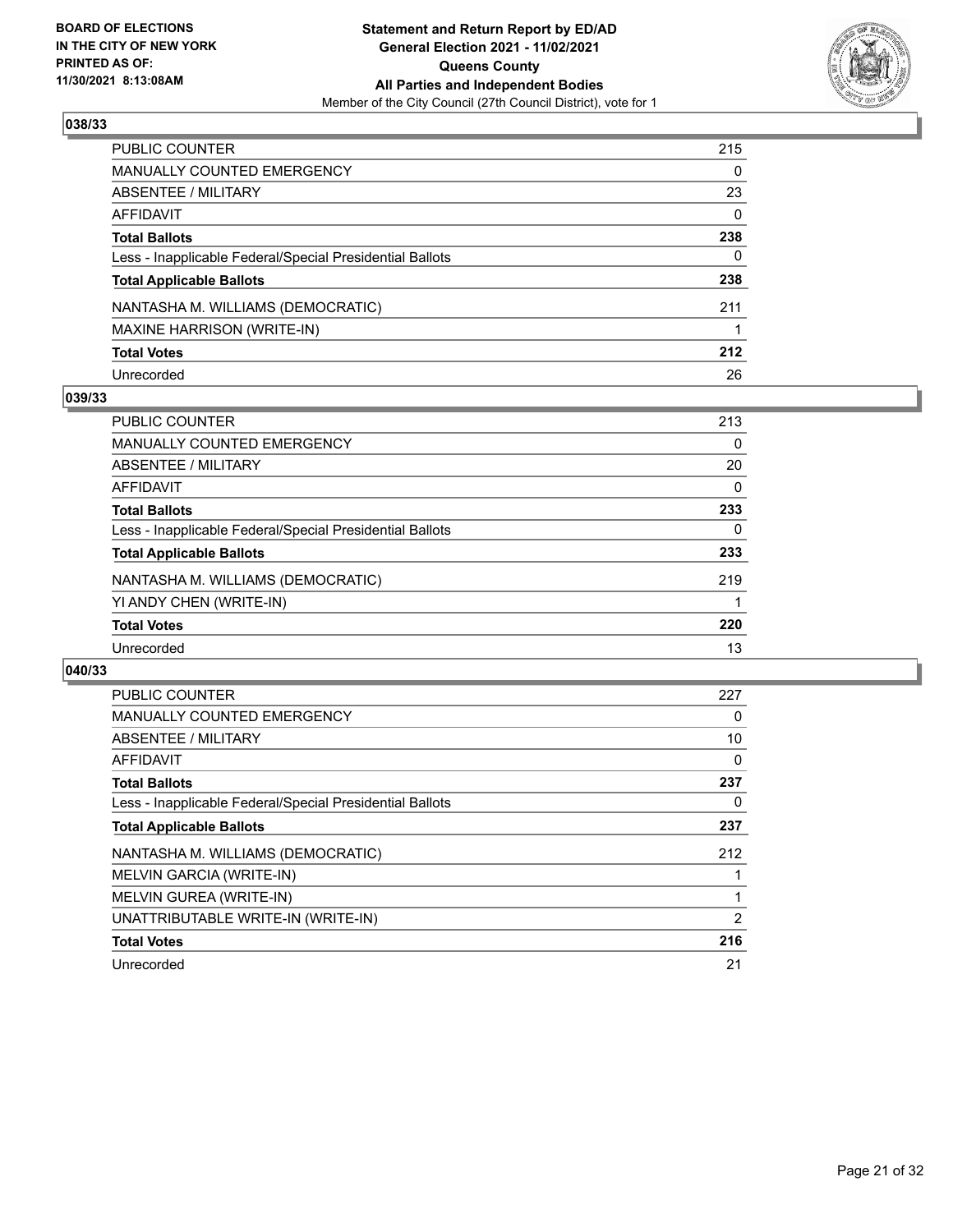

| PUBLIC COUNTER                                           | 208      |
|----------------------------------------------------------|----------|
| <b>MANUALLY COUNTED EMERGENCY</b>                        | $\Omega$ |
| ABSENTEE / MILITARY                                      | 18       |
| AFFIDAVIT                                                | 0        |
| <b>Total Ballots</b>                                     | 226      |
| Less - Inapplicable Federal/Special Presidential Ballots | 0        |
| <b>Total Applicable Ballots</b>                          | 226      |
| NANTASHA M. WILLIAMS (DEMOCRATIC)                        | 205      |
| <b>Total Votes</b>                                       | 205      |
| Unrecorded                                               | 21       |

## **042/33**

| PUBLIC COUNTER                                           | 216      |
|----------------------------------------------------------|----------|
| <b>MANUALLY COUNTED EMERGENCY</b>                        | 0        |
| ABSENTEE / MILITARY                                      | 19       |
| AFFIDAVIT                                                | $\Omega$ |
| <b>Total Ballots</b>                                     | 235      |
| Less - Inapplicable Federal/Special Presidential Ballots | 0        |
| <b>Total Applicable Ballots</b>                          | 235      |
| NANTASHA M. WILLIAMS (DEMOCRATIC)                        | 218      |
| <b>Total Votes</b>                                       | 218      |
| Unrecorded                                               | 17       |
|                                                          |          |

## **043/33**

| <b>PUBLIC COUNTER</b>                                    | 144      |
|----------------------------------------------------------|----------|
| MANUALLY COUNTED EMERGENCY                               | $\Omega$ |
| ABSENTEE / MILITARY                                      | 15       |
| AFFIDAVIT                                                | $\Omega$ |
| <b>Total Ballots</b>                                     | 159      |
| Less - Inapplicable Federal/Special Presidential Ballots | $\Omega$ |
| <b>Total Applicable Ballots</b>                          | 159      |
| NANTASHA M. WILLIAMS (DEMOCRATIC)                        | 150      |
| UNATTRIBUTABLE WRITE-IN (WRITE-IN)                       |          |
| <b>Total Votes</b>                                       | 151      |
| Unrecorded                                               | 8        |

| <b>PUBLIC COUNTER</b>                                    | 249      |
|----------------------------------------------------------|----------|
| MANUALLY COUNTED EMERGENCY                               | $\Omega$ |
| ABSENTEE / MILITARY                                      | 24       |
| AFFIDAVIT                                                |          |
| <b>Total Ballots</b>                                     | 274      |
| Less - Inapplicable Federal/Special Presidential Ballots | 0        |
| <b>Total Applicable Ballots</b>                          | 274      |
| NANTASHA M. WILLIAMS (DEMOCRATIC)                        | 248      |
| JAMES JOHNSON (WRITE-IN)                                 |          |
| <b>Total Votes</b>                                       | 249      |
| Unrecorded                                               | 25       |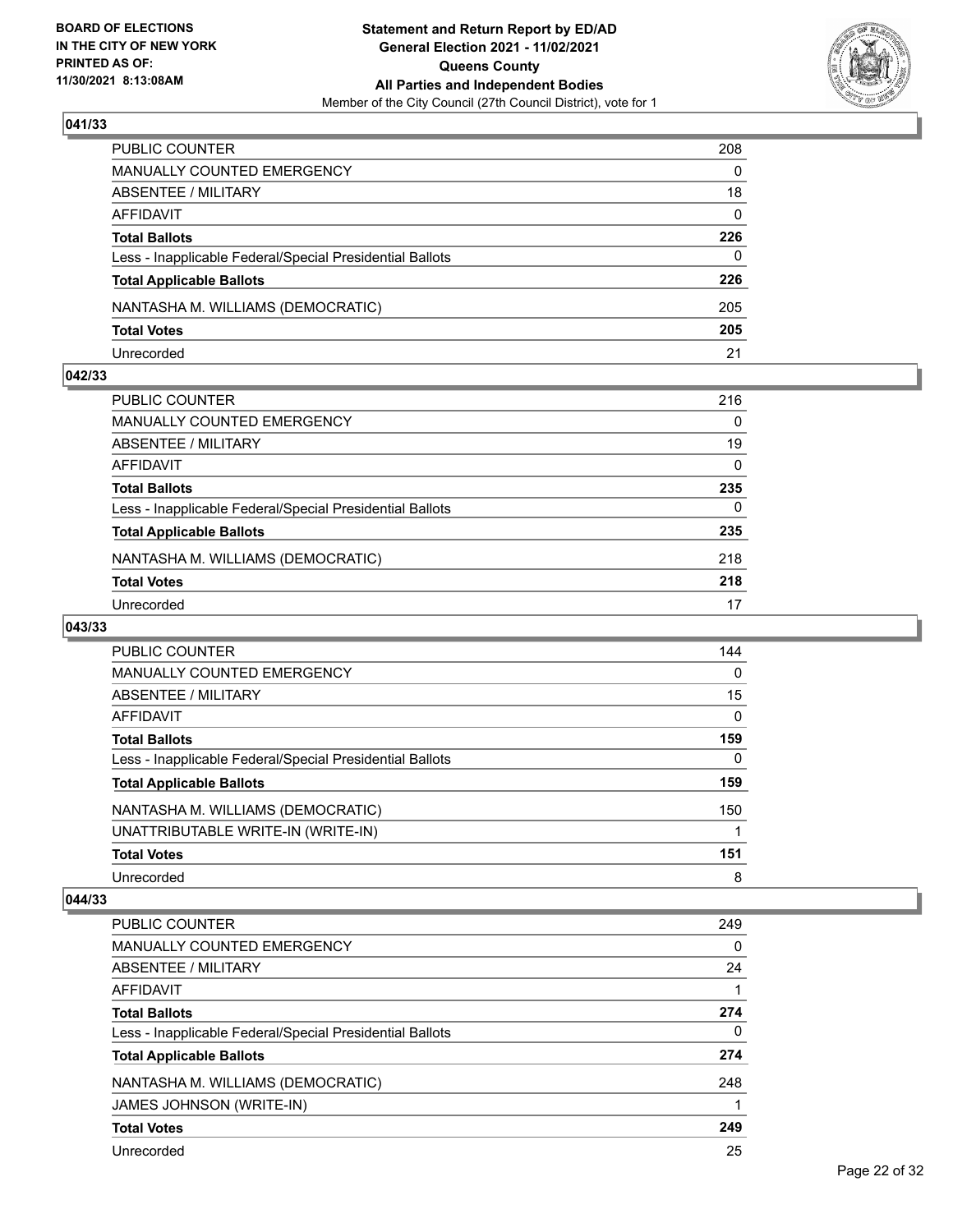

| PUBLIC COUNTER                                           | 254          |
|----------------------------------------------------------|--------------|
| MANUALLY COUNTED EMERGENCY                               | $\mathbf{0}$ |
| <b>ABSENTEE / MILITARY</b>                               | 18           |
| AFFIDAVIT                                                | 2            |
| <b>Total Ballots</b>                                     | 274          |
| Less - Inapplicable Federal/Special Presidential Ballots | $\mathbf{0}$ |
| <b>Total Applicable Ballots</b>                          | 274          |
| NANTASHA M. WILLIAMS (DEMOCRATIC)                        | 256          |
| <b>Total Votes</b>                                       | 256          |
| Unrecorded                                               | 18           |

## **046/33**

| PUBLIC COUNTER                                           | 234      |
|----------------------------------------------------------|----------|
| MANUALLY COUNTED EMERGENCY                               | $\Omega$ |
| ABSENTEE / MILITARY                                      | 11       |
| AFFIDAVIT                                                | $\Omega$ |
| <b>Total Ballots</b>                                     | 245      |
| Less - Inapplicable Federal/Special Presidential Ballots | 0        |
| <b>Total Applicable Ballots</b>                          | 245      |
| NANTASHA M. WILLIAMS (DEMOCRATIC)                        | 224      |
| <b>Total Votes</b>                                       | 224      |
| Unrecorded                                               | 21       |
|                                                          |          |

| <b>PUBLIC COUNTER</b>                                    | 216 |
|----------------------------------------------------------|-----|
| <b>MANUALLY COUNTED EMERGENCY</b>                        | 0   |
| ABSENTEE / MILITARY                                      | 25  |
| AFFIDAVIT                                                |     |
| <b>Total Ballots</b>                                     | 242 |
| Less - Inapplicable Federal/Special Presidential Ballots | 0   |
| <b>Total Applicable Ballots</b>                          | 242 |
| NANTASHA M. WILLIAMS (DEMOCRATIC)                        | 228 |
| MURSALIN CHADHRY (WRITE-IN)                              |     |
| UNATTRIBUTABLE WRITE-IN (WRITE-IN)                       |     |
| <b>Total Votes</b>                                       | 230 |
| Unrecorded                                               | 12  |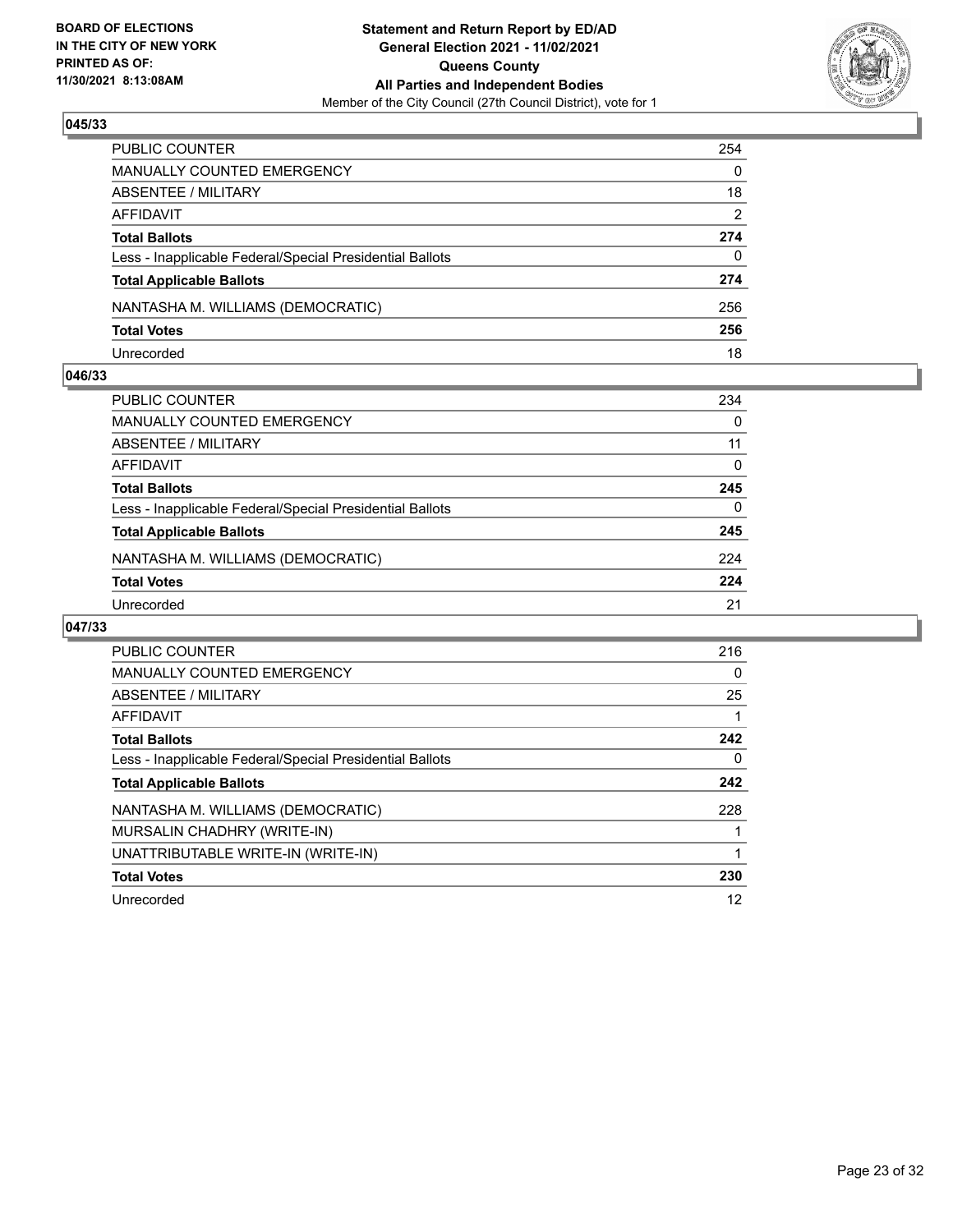

| PUBLIC COUNTER                                           | 197 |
|----------------------------------------------------------|-----|
| MANUALLY COUNTED EMERGENCY                               | 0   |
| ABSENTEE / MILITARY                                      | 16  |
| AFFIDAVIT                                                |     |
| <b>Total Ballots</b>                                     | 214 |
| Less - Inapplicable Federal/Special Presidential Ballots | 0   |
| <b>Total Applicable Ballots</b>                          | 214 |
| NANTASHA M. WILLIAMS (DEMOCRATIC)                        | 199 |
| MEKITA COE (WRITE-IN)                                    |     |
| <b>Total Votes</b>                                       | 200 |
| Unrecorded                                               | 14  |

## **049/33**

| <b>PUBLIC COUNTER</b>                                    | 176      |
|----------------------------------------------------------|----------|
| MANUALLY COUNTED EMERGENCY                               | $\Omega$ |
| ABSENTEE / MILITARY                                      | 14       |
| AFFIDAVIT                                                |          |
| <b>Total Ballots</b>                                     | 191      |
| Less - Inapplicable Federal/Special Presidential Ballots | 0        |
| <b>Total Applicable Ballots</b>                          | 191      |
| NANTASHA M. WILLIAMS (DEMOCRATIC)                        | 171      |
| <b>Total Votes</b>                                       | 171      |
| Unrecorded                                               | 20       |

## **050/33**

| <b>PUBLIC COUNTER</b>                                    | 181      |
|----------------------------------------------------------|----------|
| MANUALLY COUNTED EMERGENCY                               | 0        |
| ABSENTEE / MILITARY                                      | 15       |
| AFFIDAVIT                                                | $\Omega$ |
| <b>Total Ballots</b>                                     | 196      |
| Less - Inapplicable Federal/Special Presidential Ballots | 0        |
| <b>Total Applicable Ballots</b>                          | 196      |
| NANTASHA M. WILLIAMS (DEMOCRATIC)                        | 171      |
| UNATTRIBUTABLE WRITE-IN (WRITE-IN)                       |          |
| <b>Total Votes</b>                                       | 172      |
| Unrecorded                                               | 24       |

| <b>PUBLIC COUNTER</b>                                    | 207      |
|----------------------------------------------------------|----------|
| <b>MANUALLY COUNTED EMERGENCY</b>                        | 0        |
| ABSENTEE / MILITARY                                      | 10       |
| AFFIDAVIT                                                | $\Omega$ |
| <b>Total Ballots</b>                                     | 217      |
| Less - Inapplicable Federal/Special Presidential Ballots | 0        |
| <b>Total Applicable Ballots</b>                          | 217      |
| NANTASHA M. WILLIAMS (DEMOCRATIC)                        | 205      |
| <b>Total Votes</b>                                       | 205      |
| Unrecorded                                               | 12       |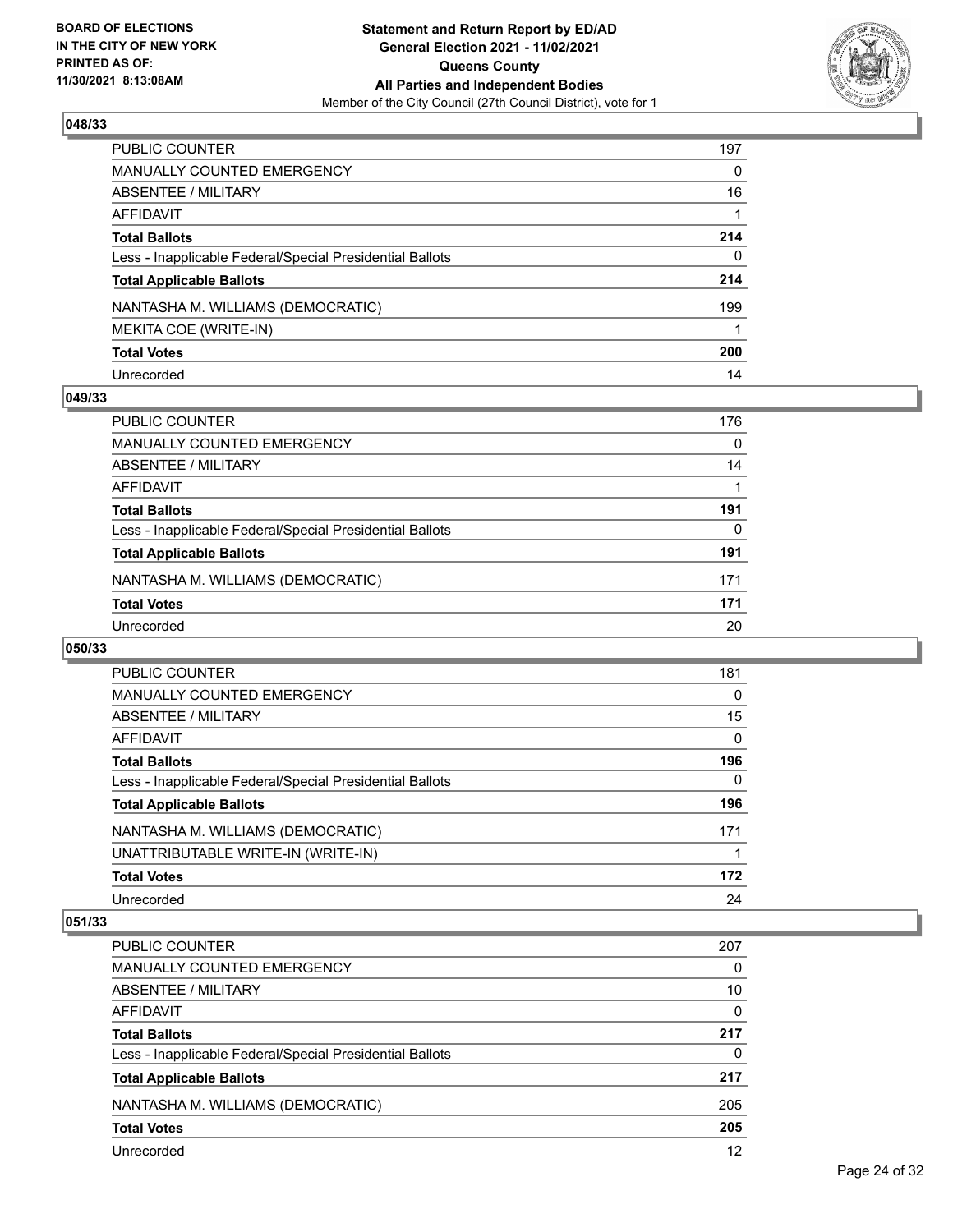

| <b>PUBLIC COUNTER</b>                                    | 235 |
|----------------------------------------------------------|-----|
| <b>MANUALLY COUNTED EMERGENCY</b>                        | 0   |
| ABSENTEE / MILITARY                                      | 22  |
| AFFIDAVIT                                                |     |
| <b>Total Ballots</b>                                     | 258 |
| Less - Inapplicable Federal/Special Presidential Ballots | 0   |
| <b>Total Applicable Ballots</b>                          | 258 |
| NANTASHA M. WILLIAMS (DEMOCRATIC)                        | 230 |
| JAYSEN MURPHY (WRITE-IN)                                 |     |
| UNATTRIBUTABLE WRITE-IN (WRITE-IN)                       |     |
| <b>Total Votes</b>                                       | 232 |
| Unrecorded                                               | 26  |

## **053/33**

| <b>PUBLIC COUNTER</b>                                    | 205      |
|----------------------------------------------------------|----------|
| MANUALLY COUNTED EMERGENCY                               | $\Omega$ |
| ABSENTEE / MILITARY                                      | 13       |
| AFFIDAVIT                                                |          |
| <b>Total Ballots</b>                                     | 219      |
| Less - Inapplicable Federal/Special Presidential Ballots | $\Omega$ |
| <b>Total Applicable Ballots</b>                          | 219      |
| NANTASHA M. WILLIAMS (DEMOCRATIC)                        | 200      |
| <b>Total Votes</b>                                       | 200      |
| Unrecorded                                               | 19       |

| <b>PUBLIC COUNTER</b>                                    | 231 |
|----------------------------------------------------------|-----|
| <b>MANUALLY COUNTED EMERGENCY</b>                        | 0   |
| ABSENTEE / MILITARY                                      | 31  |
| <b>AFFIDAVIT</b>                                         | 0   |
| <b>Total Ballots</b>                                     | 262 |
| Less - Inapplicable Federal/Special Presidential Ballots | 0   |
| <b>Total Applicable Ballots</b>                          | 262 |
| NANTASHA M. WILLIAMS (DEMOCRATIC)                        | 237 |
| DONALD J TRUMP (WRITE-IN)                                |     |
| <b>Total Votes</b>                                       | 238 |
| Unrecorded                                               | 24  |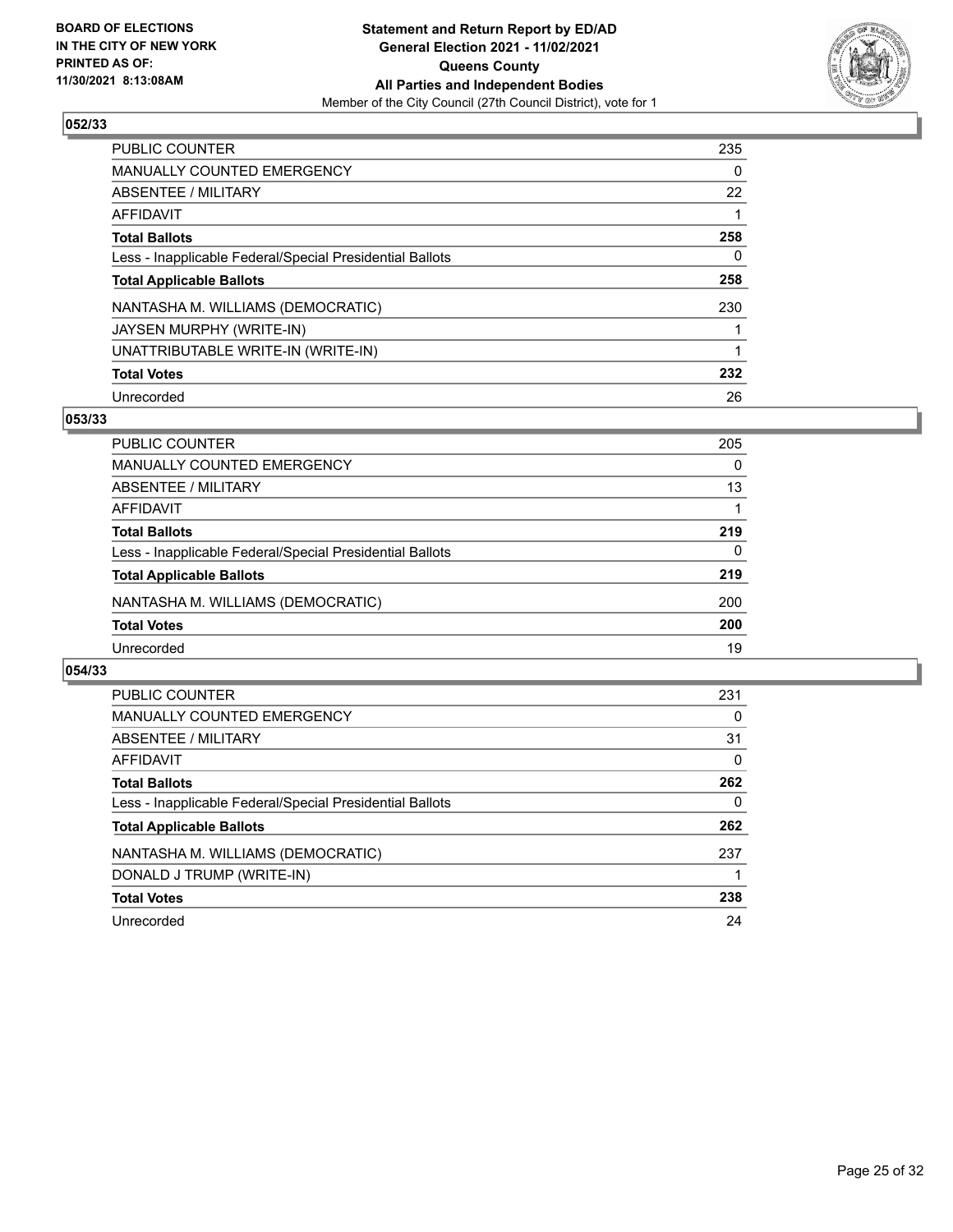

| PUBLIC COUNTER                                           | 237 |
|----------------------------------------------------------|-----|
| <b>MANUALLY COUNTED EMERGENCY</b>                        | 0   |
| <b>ABSENTEE / MILITARY</b>                               | 33  |
| AFFIDAVIT                                                | 0   |
| <b>Total Ballots</b>                                     | 270 |
| Less - Inapplicable Federal/Special Presidential Ballots | 0   |
| <b>Total Applicable Ballots</b>                          | 270 |
| NANTASHA M. WILLIAMS (DEMOCRATIC)                        | 248 |
| MELVIN PATTERSON (WRITE-IN)                              |     |
| <b>Total Votes</b>                                       | 249 |
| Unrecorded                                               | 21  |

## **056/33**

| <b>PUBLIC COUNTER</b>                                    | 290      |
|----------------------------------------------------------|----------|
| MANUALLY COUNTED EMERGENCY                               | $\Omega$ |
| ABSENTEE / MILITARY                                      | 32       |
| AFFIDAVIT                                                | 2        |
| <b>Total Ballots</b>                                     | 324      |
| Less - Inapplicable Federal/Special Presidential Ballots | 0        |
| <b>Total Applicable Ballots</b>                          | 324      |
| NANTASHA M. WILLIAMS (DEMOCRATIC)                        | 309      |
| <b>Total Votes</b>                                       | 309      |
| Unrecorded                                               | 15       |

## **057/33**

| <b>PUBLIC COUNTER</b>                                    | 280 |
|----------------------------------------------------------|-----|
| <b>MANUALLY COUNTED EMERGENCY</b>                        | 0   |
| ABSENTEE / MILITARY                                      | 20  |
| <b>AFFIDAVIT</b>                                         | 0   |
| <b>Total Ballots</b>                                     | 300 |
| Less - Inapplicable Federal/Special Presidential Ballots | 0   |
| <b>Total Applicable Ballots</b>                          | 300 |
| NANTASHA M. WILLIAMS (DEMOCRATIC)                        | 278 |
| <b>JAMES JOHNSON (WRITE-IN)</b>                          | 2   |
| <b>Total Votes</b>                                       | 280 |
| Unrecorded                                               | 20  |

| PUBLIC COUNTER                                           | 249      |
|----------------------------------------------------------|----------|
| MANUALLY COUNTED EMERGENCY                               | $\Omega$ |
| ABSENTEE / MILITARY                                      | 22       |
| AFFIDAVIT                                                | $\Omega$ |
| <b>Total Ballots</b>                                     | 271      |
| Less - Inapplicable Federal/Special Presidential Ballots | 0        |
| <b>Total Applicable Ballots</b>                          | 271      |
| NANTASHA M. WILLIAMS (DEMOCRATIC)                        | 253      |
| <b>Total Votes</b>                                       | 253      |
| Unrecorded                                               | 18       |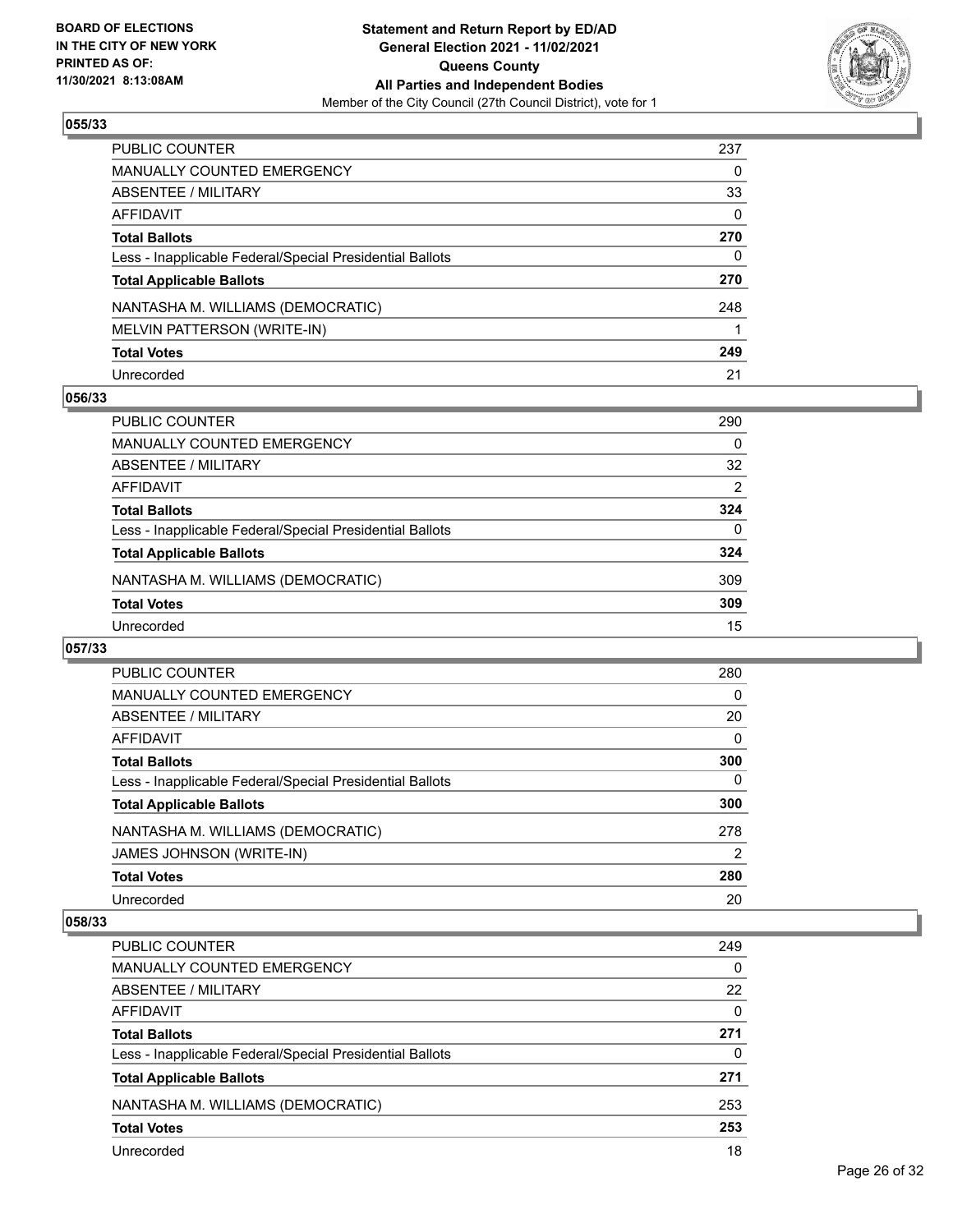

| PUBLIC COUNTER                                           | 289      |
|----------------------------------------------------------|----------|
| <b>MANUALLY COUNTED EMERGENCY</b>                        | 0        |
| <b>ABSENTEE / MILITARY</b>                               | 18       |
| AFFIDAVIT                                                | $\Omega$ |
| <b>Total Ballots</b>                                     | 307      |
| Less - Inapplicable Federal/Special Presidential Ballots | 0        |
| <b>Total Applicable Ballots</b>                          | 307      |
| NANTASHA M. WILLIAMS (DEMOCRATIC)                        | 282      |
| ORLANDO MICHAUD (WRITE-IN)                               |          |
| <b>Total Votes</b>                                       | 283      |
| Unrecorded                                               | 24       |

## **060/33**

| PUBLIC COUNTER                                           | 283 |
|----------------------------------------------------------|-----|
| <b>MANUALLY COUNTED EMERGENCY</b>                        | 0   |
| ABSENTEE / MILITARY                                      | 27  |
| AFFIDAVIT                                                |     |
| <b>Total Ballots</b>                                     | 311 |
| Less - Inapplicable Federal/Special Presidential Ballots | 0   |
| <b>Total Applicable Ballots</b>                          | 311 |
| NANTASHA M. WILLIAMS (DEMOCRATIC)                        | 290 |
| <b>Total Votes</b>                                       | 290 |
| Unrecorded                                               | 21  |

## **061/33**

| PUBLIC COUNTER                                           | 227 |
|----------------------------------------------------------|-----|
| <b>MANUALLY COUNTED EMERGENCY</b>                        | 0   |
| ABSENTEE / MILITARY                                      | 11  |
| AFFIDAVIT                                                | 0   |
| <b>Total Ballots</b>                                     | 238 |
| Less - Inapplicable Federal/Special Presidential Ballots | 0   |
| <b>Total Applicable Ballots</b>                          | 238 |
| NANTASHA M. WILLIAMS (DEMOCRATIC)                        | 224 |
| <b>Total Votes</b>                                       | 224 |
| Unrecorded                                               | 14  |

| PUBLIC COUNTER                                           | 275      |
|----------------------------------------------------------|----------|
| <b>MANUALLY COUNTED EMERGENCY</b>                        | 0        |
| ABSENTEE / MILITARY                                      | 18       |
| AFFIDAVIT                                                | $\Omega$ |
| <b>Total Ballots</b>                                     | 293      |
| Less - Inapplicable Federal/Special Presidential Ballots | $\Omega$ |
| <b>Total Applicable Ballots</b>                          | 293      |
| NANTASHA M. WILLIAMS (DEMOCRATIC)                        | 276      |
| <b>Total Votes</b>                                       | 276      |
| Unrecorded                                               | 17       |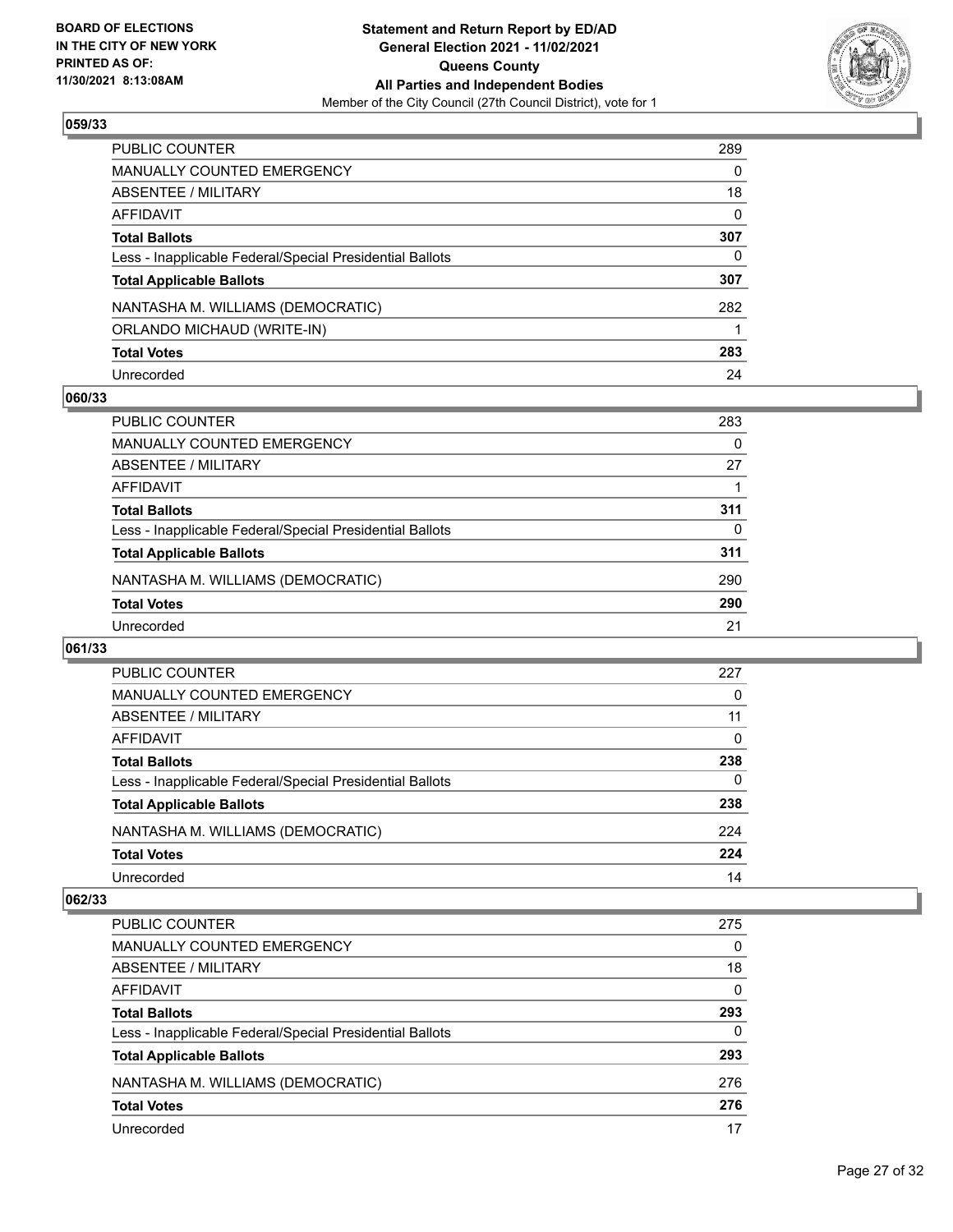

| PUBLIC COUNTER                                           | 293      |
|----------------------------------------------------------|----------|
| <b>MANUALLY COUNTED EMERGENCY</b>                        | $\Omega$ |
| <b>ABSENTEE / MILITARY</b>                               | 22       |
| <b>AFFIDAVIT</b>                                         | 6        |
| <b>Total Ballots</b>                                     | 321      |
| Less - Inapplicable Federal/Special Presidential Ballots | 0        |
| <b>Total Applicable Ballots</b>                          | 321      |
| NANTASHA M. WILLIAMS (DEMOCRATIC)                        | 310      |
| UNCOUNTED WRITE-IN PER STATUTE (WRITE-IN)                |          |
| <b>Total Votes</b>                                       | 311      |
| Unrecorded                                               | 10       |

## **064/33**

| PUBLIC COUNTER                                           | 294      |
|----------------------------------------------------------|----------|
| <b>MANUALLY COUNTED EMERGENCY</b>                        | $\Omega$ |
| ABSENTEE / MILITARY                                      | 22       |
| AFFIDAVIT                                                |          |
| <b>Total Ballots</b>                                     | 317      |
| Less - Inapplicable Federal/Special Presidential Ballots | 0        |
| <b>Total Applicable Ballots</b>                          | 317      |
| NANTASHA M. WILLIAMS (DEMOCRATIC)                        | 292      |
| <b>Total Votes</b>                                       | 292      |
| Unrecorded                                               | 25       |

## **065/33**

| <b>PUBLIC COUNTER</b>                                    | 361      |
|----------------------------------------------------------|----------|
| <b>MANUALLY COUNTED EMERGENCY</b>                        | $\Omega$ |
| ABSENTEE / MILITARY                                      | 22       |
| AFFIDAVIT                                                |          |
| <b>Total Ballots</b>                                     | 384      |
| Less - Inapplicable Federal/Special Presidential Ballots | $\Omega$ |
| <b>Total Applicable Ballots</b>                          | 384      |
| NANTASHA M. WILLIAMS (DEMOCRATIC)                        | 355      |
| <b>Total Votes</b>                                       | 355      |
| Unrecorded                                               | 29       |

| <b>PUBLIC COUNTER</b>                                    | 341      |
|----------------------------------------------------------|----------|
| <b>MANUALLY COUNTED EMERGENCY</b>                        | 0        |
| ABSENTEE / MILITARY                                      | 42       |
| AFFIDAVIT                                                |          |
| <b>Total Ballots</b>                                     | 384      |
| Less - Inapplicable Federal/Special Presidential Ballots | $\Omega$ |
| <b>Total Applicable Ballots</b>                          | 384      |
| NANTASHA M. WILLIAMS (DEMOCRATIC)                        | 359      |
| <b>Total Votes</b>                                       | 359      |
| Unrecorded                                               | 25       |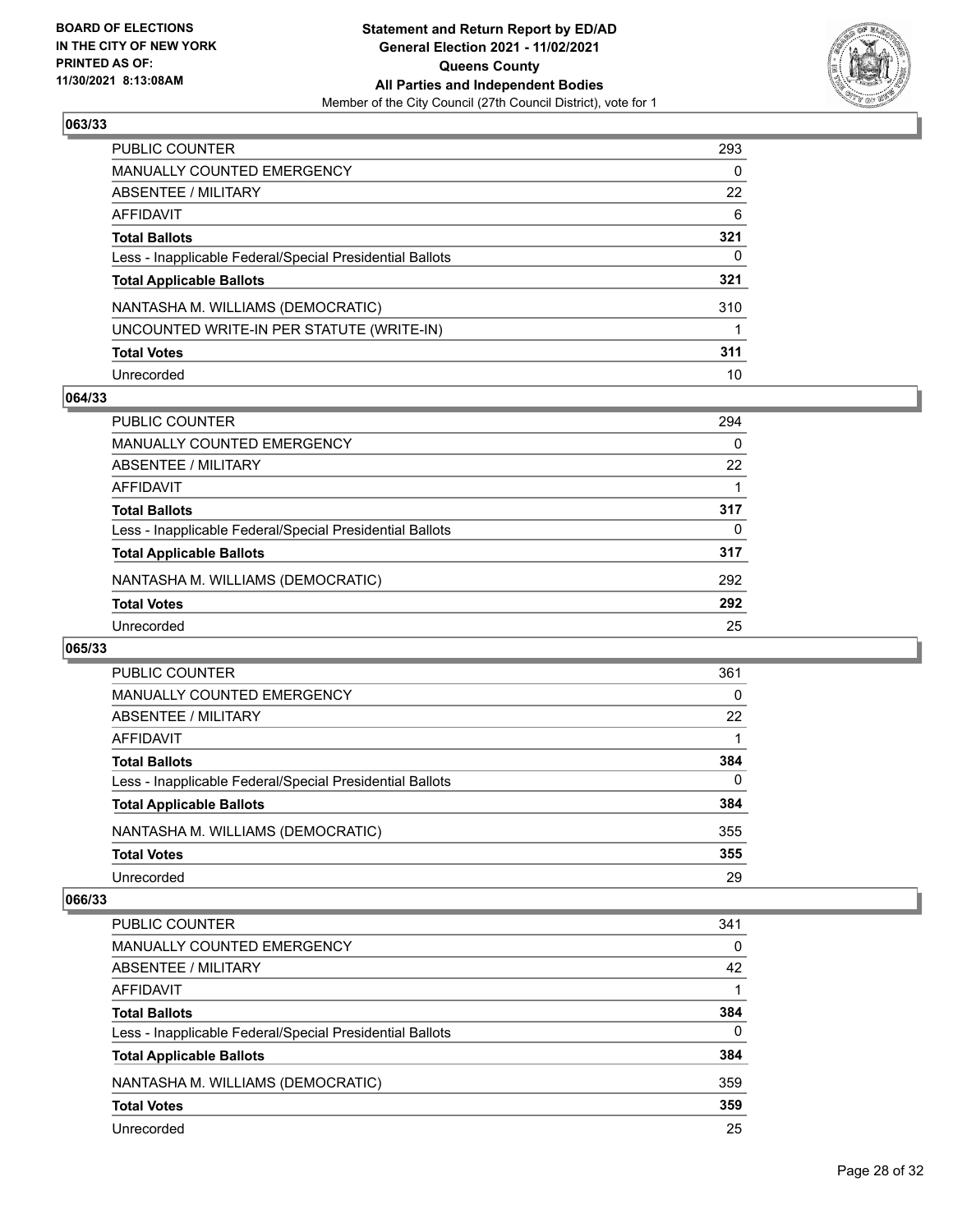

| PUBLIC COUNTER                                           | 292          |
|----------------------------------------------------------|--------------|
| <b>MANUALLY COUNTED EMERGENCY</b>                        | $\Omega$     |
| ABSENTEE / MILITARY                                      | 18           |
| AFFIDAVIT                                                | $\mathbf{0}$ |
| <b>Total Ballots</b>                                     | 310          |
| Less - Inapplicable Federal/Special Presidential Ballots | $\mathbf{0}$ |
| <b>Total Applicable Ballots</b>                          | 310          |
| NANTASHA M. WILLIAMS (DEMOCRATIC)                        | 292          |
| <b>Total Votes</b>                                       | 292          |
| Unrecorded                                               | 18           |

## **068/33**

| <b>PUBLIC COUNTER</b>                                    | 317 |
|----------------------------------------------------------|-----|
| MANUALLY COUNTED EMERGENCY                               | 0   |
| ABSENTEE / MILITARY                                      | 17  |
| AFFIDAVIT                                                | 0   |
| <b>Total Ballots</b>                                     | 334 |
| Less - Inapplicable Federal/Special Presidential Ballots | 0   |
| <b>Total Applicable Ballots</b>                          | 334 |
| NANTASHA M. WILLIAMS (DEMOCRATIC)                        | 299 |
| RENE HILL (WRITE-IN)                                     |     |
| <b>Total Votes</b>                                       | 300 |
| Unrecorded                                               | 34  |
|                                                          |     |

## **069/33**

| <b>PUBLIC COUNTER</b>                                    | 322 |
|----------------------------------------------------------|-----|
| <b>MANUALLY COUNTED EMERGENCY</b>                        | 0   |
| ABSENTEE / MILITARY                                      | 16  |
| <b>AFFIDAVIT</b>                                         | 2   |
| <b>Total Ballots</b>                                     | 340 |
| Less - Inapplicable Federal/Special Presidential Ballots | 0   |
| <b>Total Applicable Ballots</b>                          | 340 |
| NANTASHA M. WILLIAMS (DEMOCRATIC)                        | 322 |
| JAMES JOHNSON (WRITE-IN)                                 |     |
| <b>Total Votes</b>                                       | 323 |
| Unrecorded                                               | 17  |

| PUBLIC COUNTER                                           | 311      |
|----------------------------------------------------------|----------|
| MANUALLY COUNTED EMERGENCY                               | $\Omega$ |
| ABSENTEE / MILITARY                                      | 22       |
| AFFIDAVIT                                                | $\Omega$ |
| <b>Total Ballots</b>                                     | 333      |
| Less - Inapplicable Federal/Special Presidential Ballots | $\Omega$ |
| <b>Total Applicable Ballots</b>                          | 333      |
| NANTASHA M. WILLIAMS (DEMOCRATIC)                        | 305      |
| <b>Total Votes</b>                                       | 305      |
| Unrecorded                                               | 28       |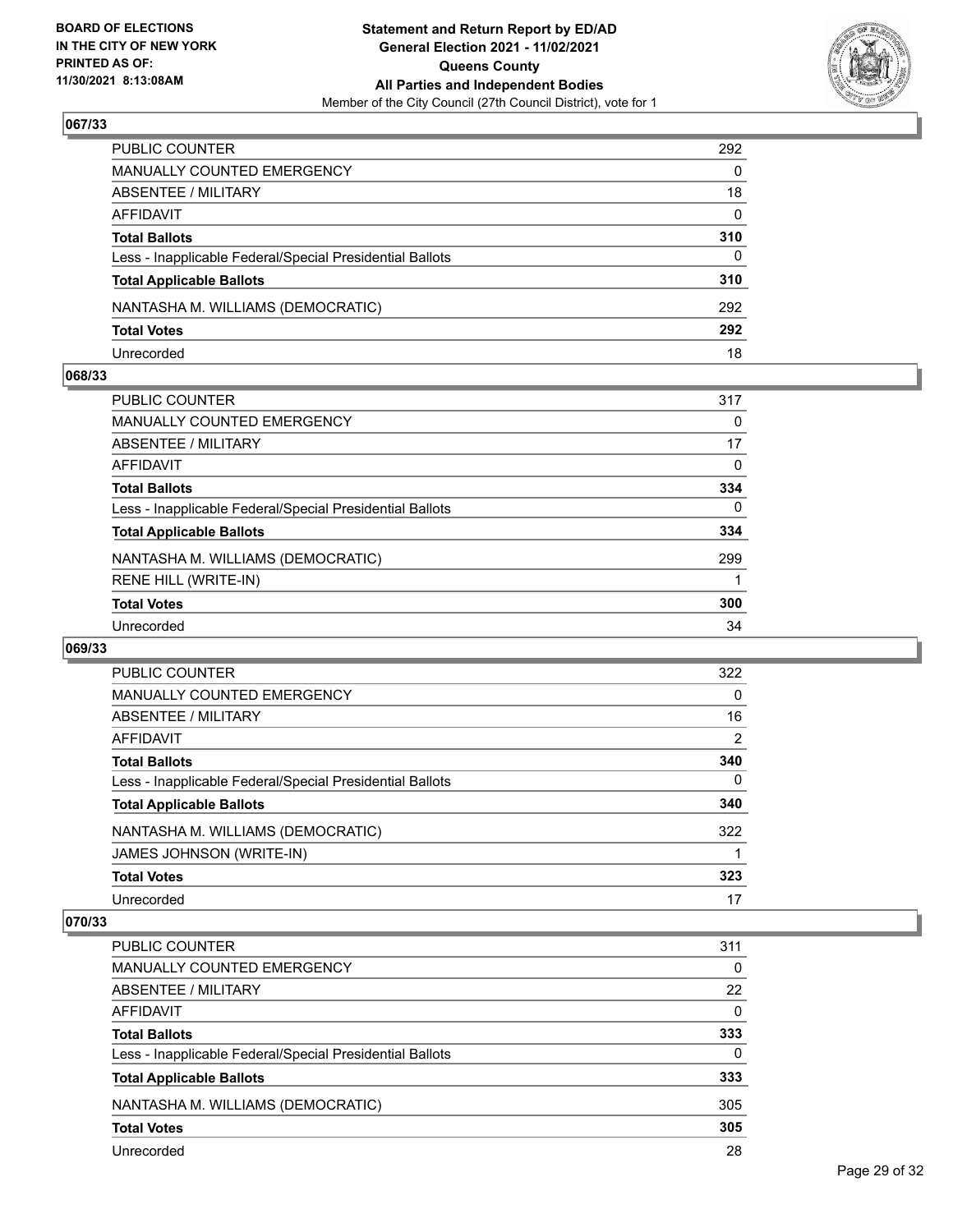

| PUBLIC COUNTER                                           | 346          |
|----------------------------------------------------------|--------------|
| MANUALLY COUNTED EMERGENCY                               | $\mathbf{0}$ |
| ABSENTEE / MILITARY                                      | 24           |
| AFFIDAVIT                                                | $\mathbf{0}$ |
| Total Ballots                                            | 370          |
| Less - Inapplicable Federal/Special Presidential Ballots | $\Omega$     |
| <b>Total Applicable Ballots</b>                          | 370          |
| NANTASHA M. WILLIAMS (DEMOCRATIC)                        | 345          |
| <b>Total Votes</b>                                       | 345          |
| Unrecorded                                               | 25           |

## **072/33**

| <b>PUBLIC COUNTER</b>                                    | 194      |
|----------------------------------------------------------|----------|
| MANUALLY COUNTED EMERGENCY                               | $\Omega$ |
| <b>ABSENTEE / MILITARY</b>                               | 21       |
| AFFIDAVIT                                                |          |
| <b>Total Ballots</b>                                     | 216      |
| Less - Inapplicable Federal/Special Presidential Ballots | 0        |
| <b>Total Applicable Ballots</b>                          | 216      |
| NANTASHA M. WILLIAMS (DEMOCRATIC)                        | 200      |
| <b>Total Votes</b>                                       | 200      |
| Unrecorded                                               | 16       |
|                                                          |          |

| <b>PUBLIC COUNTER</b>                                    | 175           |
|----------------------------------------------------------|---------------|
| MANUALLY COUNTED EMERGENCY                               | $\Omega$      |
| ABSENTEE / MILITARY                                      | 23            |
| AFFIDAVIT                                                | $\mathcal{P}$ |
| <b>Total Ballots</b>                                     | 200           |
| Less - Inapplicable Federal/Special Presidential Ballots | 0             |
| <b>Total Applicable Ballots</b>                          | 200           |
| NANTASHA M. WILLIAMS (DEMOCRATIC)                        | 186           |
| <b>Total Votes</b>                                       | 186           |
| Unrecorded                                               | 14            |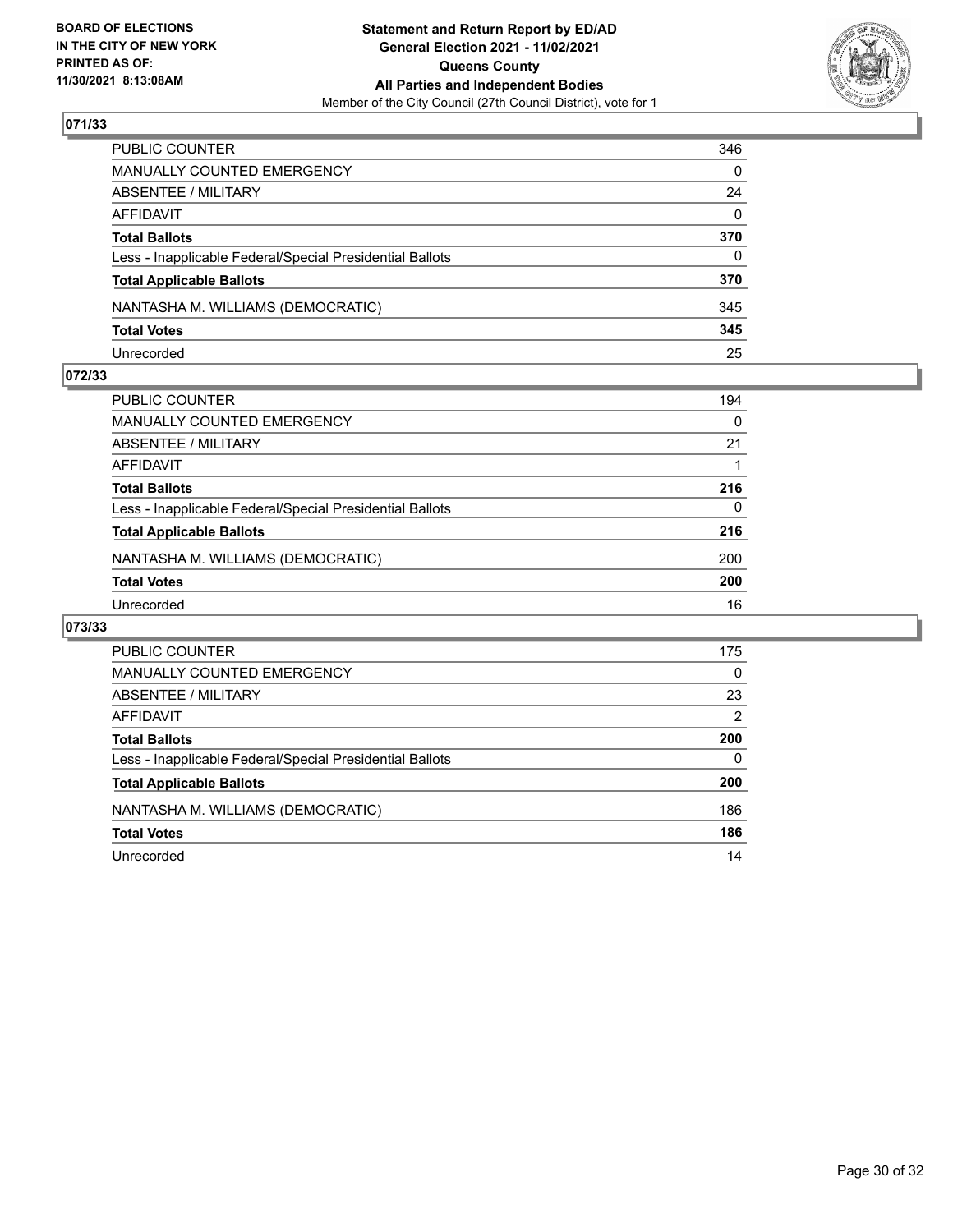

| <b>PUBLIC COUNTER</b>                                    | 211 |
|----------------------------------------------------------|-----|
| MANUALLY COUNTED EMERGENCY                               | 0   |
| ABSENTEE / MILITARY                                      | 21  |
| <b>AFFIDAVIT</b>                                         | 0   |
| <b>Total Ballots</b>                                     | 232 |
| Less - Inapplicable Federal/Special Presidential Ballots | 0   |
| <b>Total Applicable Ballots</b>                          | 232 |
| NANTASHA M. WILLIAMS (DEMOCRATIC)                        | 214 |
| ARNOLD MCKINLEY (WRITE-IN)                               |     |
| <b>GRADY O'BRYANT (WRITE-IN)</b>                         |     |
| UNATTRIBUTABLE WRITE-IN (WRITE-IN)                       |     |
| <b>Total Votes</b>                                       | 217 |
| Unrecorded                                               | 15  |

## **078/33**

| 212      |
|----------|
| $\Omega$ |
| 26       |
| 2        |
| 240      |
| 0        |
| 240      |
| 222      |
|          |
| 223      |
| 17       |
|          |

| <b>PUBLIC COUNTER</b>                                    | 170      |
|----------------------------------------------------------|----------|
| <b>MANUALLY COUNTED EMERGENCY</b>                        | $\Omega$ |
| ABSENTEE / MILITARY                                      | 12       |
| AFFIDAVIT                                                |          |
| <b>Total Ballots</b>                                     | 183      |
| Less - Inapplicable Federal/Special Presidential Ballots | 0        |
| <b>Total Applicable Ballots</b>                          | 183      |
| NANTASHA M. WILLIAMS (DEMOCRATIC)                        | 165      |
| <b>OSBOURNE MEL (WRITE-IN)</b>                           |          |
| <b>Total Votes</b>                                       | 166      |
| Unrecorded                                               | 17       |